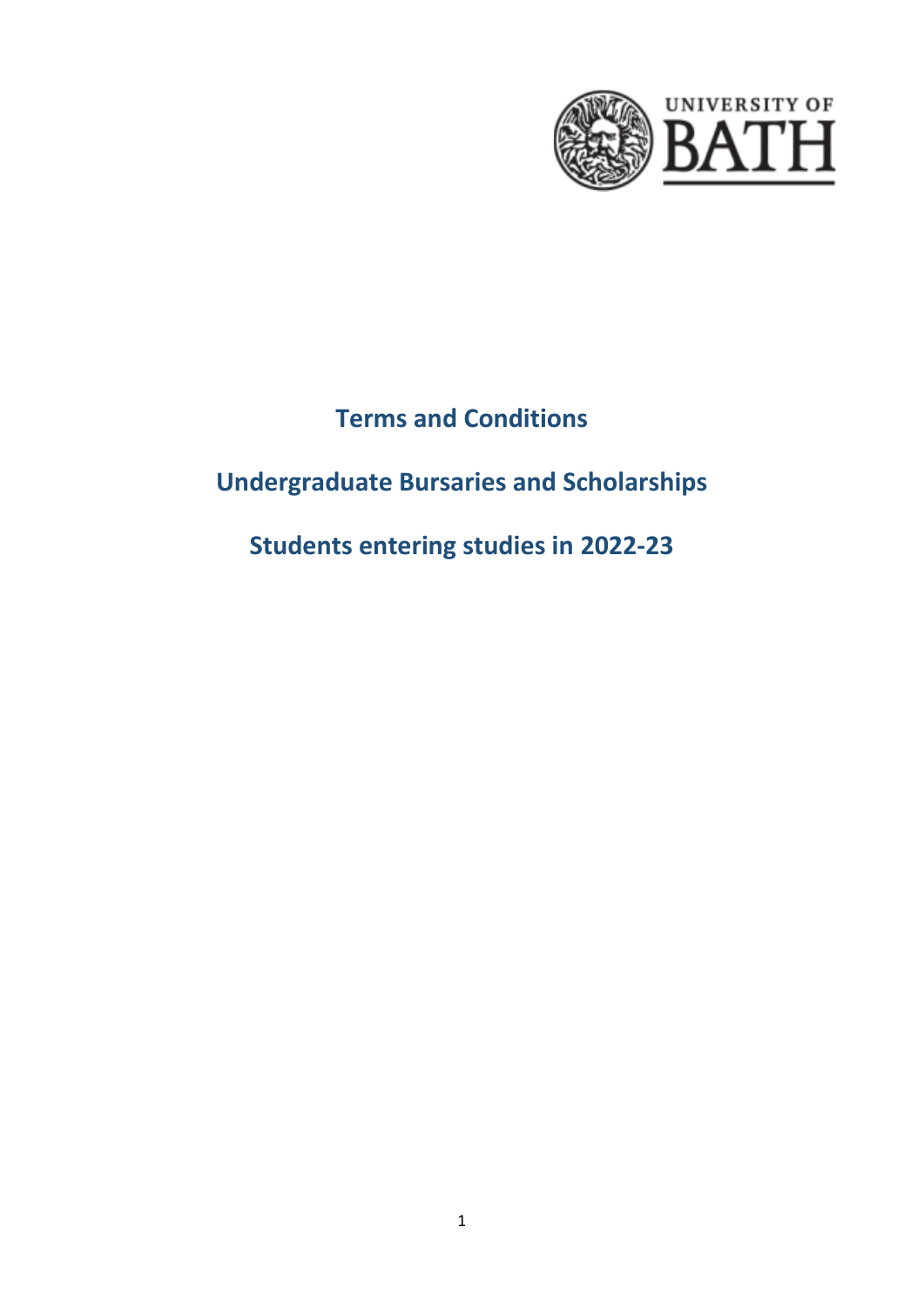| Tasks required by the Undergraduate Admissions Team for your study application 5         |  |
|------------------------------------------------------------------------------------------|--|
|                                                                                          |  |
|                                                                                          |  |
|                                                                                          |  |
|                                                                                          |  |
|                                                                                          |  |
|                                                                                          |  |
|                                                                                          |  |
|                                                                                          |  |
|                                                                                          |  |
|                                                                                          |  |
|                                                                                          |  |
|                                                                                          |  |
|                                                                                          |  |
|                                                                                          |  |
|                                                                                          |  |
|                                                                                          |  |
|                                                                                          |  |
|                                                                                          |  |
|                                                                                          |  |
|                                                                                          |  |
|                                                                                          |  |
|                                                                                          |  |
|                                                                                          |  |
| How do I know if I have met widening participation and income criteria for bursaries and |  |
|                                                                                          |  |
|                                                                                          |  |
|                                                                                          |  |
|                                                                                          |  |
|                                                                                          |  |
|                                                                                          |  |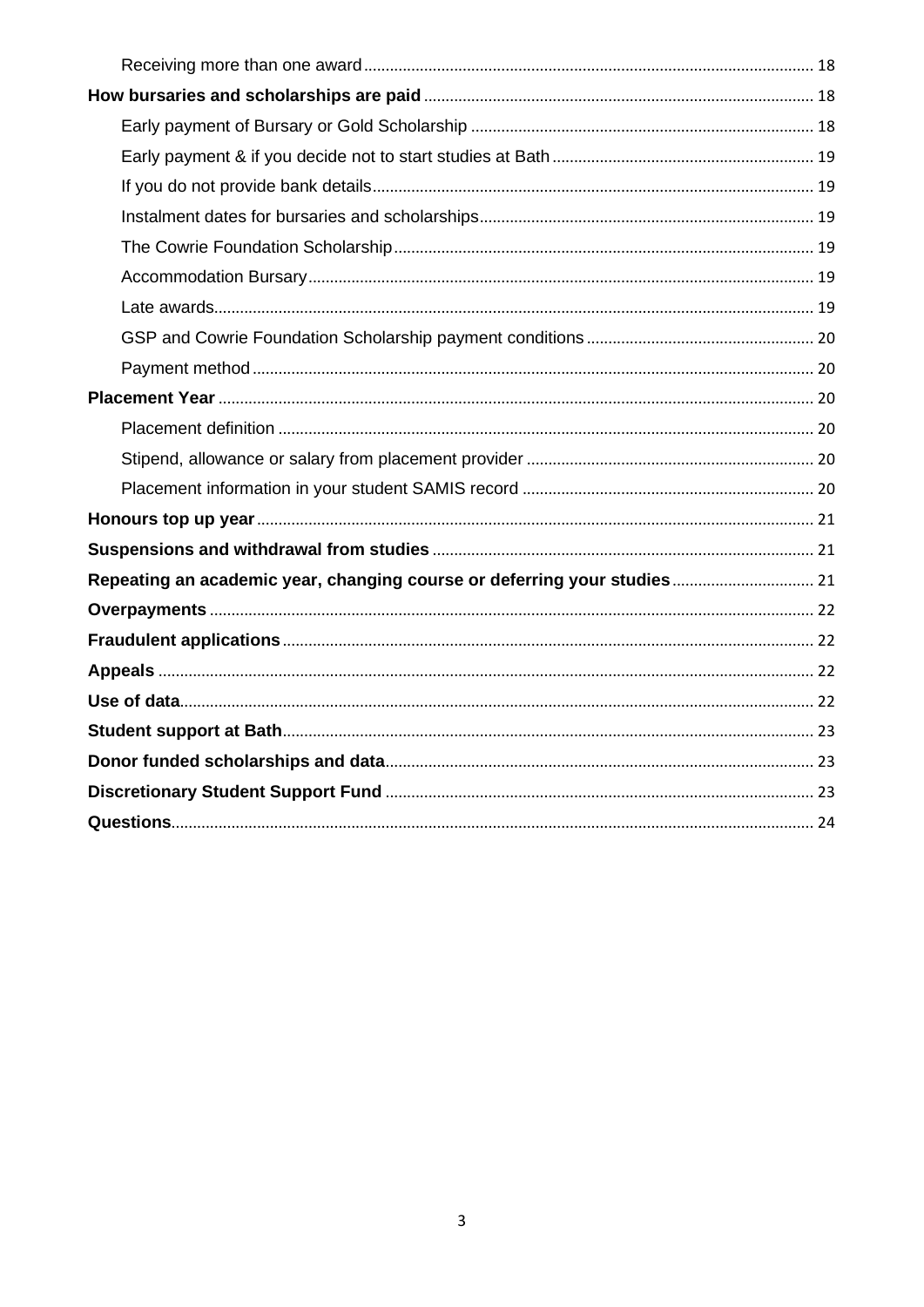## <span id="page-3-0"></span>**Information about our awards**

These terms and conditions refer to the University of Bath's undergraduate financial support for new first-year students starting study in the 2022-23 academic year. Many of our awards are made under the terms of the University's 2020-25 [Access & Participation Plan](https://www.officeforstudents.org.uk/advice-and-guidance/promoting-equal-opportunities/access-and-participation-plans/) and also include scholarships supported by the University and donors. All our awards have eligibility criteria that must be met and may take into account one or more of the following:

- Your family household income as defined by your student loans application (UK home students)
- Supporting students from specific backgrounds (this is called [Widening Participation](https://www.bath.ac.uk/guides/understanding-contextual-admissions-for-undergraduate-applicants/) and contextual data)
- Defined course, academic department or faculty requirements
- Your Level 3 qualifications achieved

Except for some sports awards, most of our funding opportunities are only open to new first-year students starting study in 2022.

Awards are allocated for 2022 entry only. If you defer or withdraw and restart, any award already offered or applied for will become void. If eligible, you will have to re-apply to be considered for support the following year, but this will be subject to the terms of the Access and Participation Plan and any funding provision then in place. All of our funding information is published on our [undergraduate funding](https://www.bath.ac.uk/topics/undergraduate-scholarships-bursaries-and-other-funding/) web pages.

### <span id="page-3-1"></span>**Application & General Guidance**

#### <span id="page-3-2"></span>General application information

Our Gold Scholarship Programme (GSP), Cowrie Foundation Scholarship (CFS) and Income Related Scholarship (IRS) awards are based on a supporting statement alongside your student loans household income assessment, other widening participation criteria and for some awards, academic merit. You will be invited to submit a supporting statement in late spring via your Bath Application Tracker. Details regarding the application timelines for individual awards can be found on our [webpages.](https://www.bath.ac.uk/topics/undergraduate-scholarships-bursaries-and-other-funding/)

We will email you in May inviting you to apply for our funding awards and you will be able submit any additional evidence required. The application will be made via your Bath Application Tracker and you will be notified by email in early September if you are successful in being awarded a Bath Bursary, GSP, CFS or IRS.

#### <span id="page-3-3"></span>Academic grades

In cases where academic achievement is a requirement for an award, we will use the latest information we hold about you at that time. If you have requested a remark of your grades from your education provider, then this will only be used if it is uploaded to your student record by the closing date(s) for the relevant scholarship award.

#### <span id="page-3-4"></span>Household income

We will use the **first** household income assessment that we receive from the Student Loans Company (SLC) to assess any funding entitlement. If your household income is reassessed within the same academic year by the SLC and you believe that you may now meet the general eligibility criteria for the Bath Bursary, please contact the [Student Money Advice Team](https://www.bath.ac.uk/professional-services/student-money-advice/) in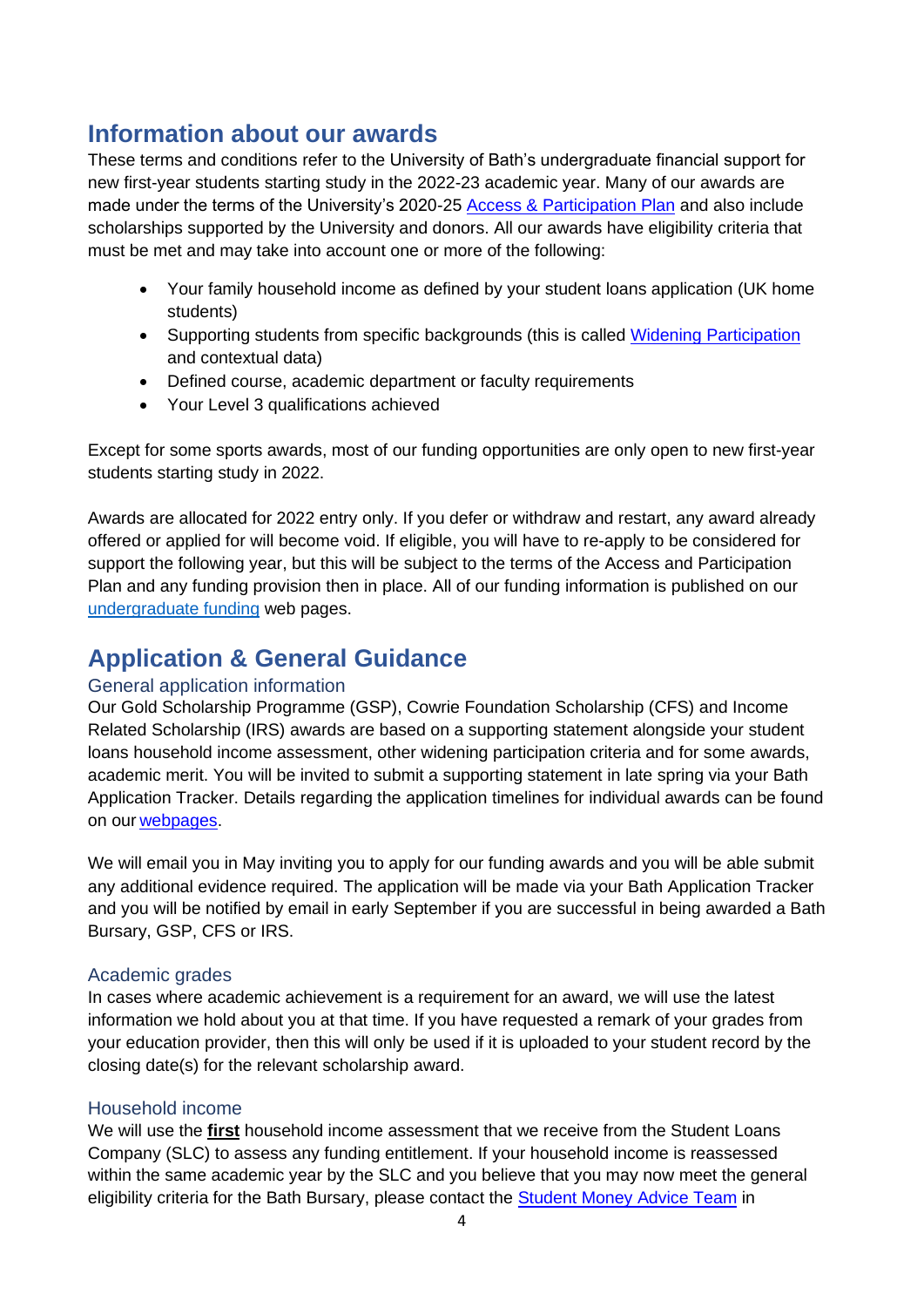Student Services for advice.

An award will not be taken away if your household income eligibility changes in any subsequent year e.g., there will not be any routine reassessment of household income year-to-year. We can only accept the household income data that is shared with us from the SLC.

#### <span id="page-4-0"></span>Students transferring to Bath

If you join the University in 2022 and are transferring directly into Year 2 of a course, then you will not be eligible for the majority of our funding awards. However, if you meet the general eligibility criteria for our bursary awards then you may apply to the [Discretionary Student Support](http://www.bath.ac.uk/guides/discretionary-student-support-fund/) [Fund](http://www.bath.ac.uk/guides/discretionary-student-support-fund/)  [\(DSSF\)](http://www.bath.ac.uk/guides/discretionary-student-support-fund/) to be considered for a similar level of funding. This is administered by the [Student](https://www.bath.ac.uk/professional-services/student-money-advice/) [Money](https://www.bath.ac.uk/professional-services/student-money-advice/)  [Advice Team](https://www.bath.ac.uk/professional-services/student-money-advice/) in Student Services. You may also be eligible to apply for some of our sporting awards, managed by Team Bath.

#### <span id="page-4-1"></span>Tasks required by the Undergraduate Admissions Team for your study application

It is your responsibility to ensure that you respond to any requests for information from the Undergraduate Admissions Team which may be required as part of your application to study and any confirmation of offer after exam results.

This information includes completion of the University's criminal convictions declaration in your Bath Application Tracker, which is available to you from the point that you choose Bath as your Firm or Insurance choice - for some courses it is available earlier. Depending on your answer, the University may need to review and approve any declarations made.

Failure to complete the University's criminal convictions declaration and have approval from Undergraduate Admissions on any declarations you have made may impact your scholarship application if it is not completed before the scholarships closing dates. As a result, we will not be able to assess your application, even if you have applied for an award and meet the general eligibility criteria.

#### <span id="page-4-2"></span>Email communication about funding at Bath

We will email you with information on how to apply for our scholarship and bursary awards (excluding sports awards which are managed by Team Bath) using the address provided in your UCAS application. If any of your contact details change, you can update this via your [Bath](https://www.bath.ac.uk/services/application-tracker-for-undergraduate-courses/)  [Application Tracker.](https://www.bath.ac.uk/services/application-tracker-for-undergraduate-courses/) It is important that you keep this up to date, so we have the correct contact information for you.

If you have used a school email address in your UCAS application, we suggest you update this to a personal one, especially as you may no longer have access to this once you leave school/college after your exams.

Don't forget to check your junk / spam email folder in case any emails from Bath accidentally end up there.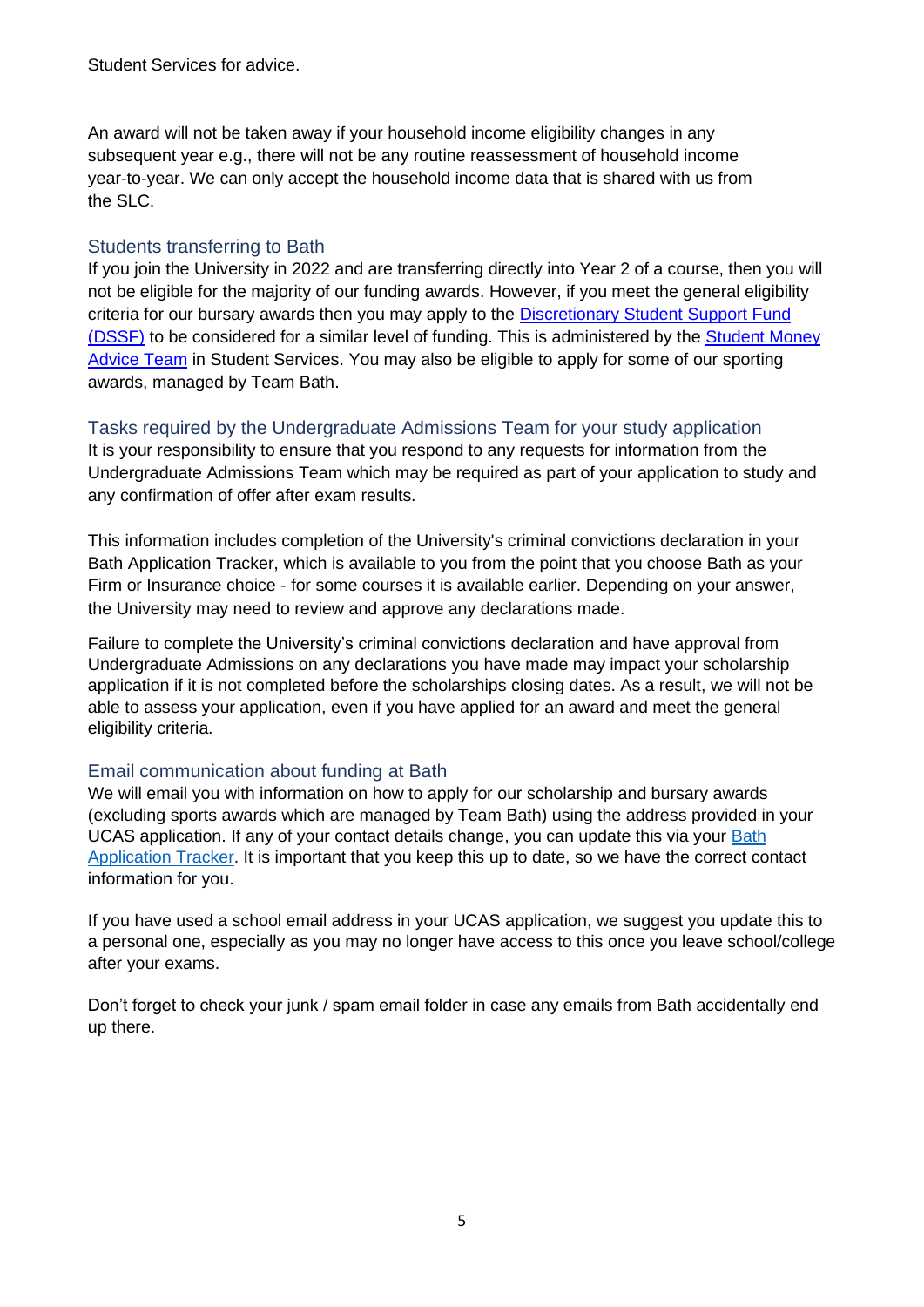# <span id="page-5-0"></span>**Bursaries and scholarships information & eligibility**

 $\Gamma$ 

<span id="page-5-2"></span><span id="page-5-1"></span>

| <b>University of Bath Bursaries</b><br>These bursaries are worth £3,000 per year of study, including unpaid placement and study<br>abroad periods. No bursary is payable during a paid placement.                                      |
|----------------------------------------------------------------------------------------------------------------------------------------------------------------------------------------------------------------------------------------|
| Eligibility criteria for the University of Bath Bursary<br>To be considered you need to meet all the following:                                                                                                                        |
| be an eligible new first-year Home UK undergraduate student<br>be registered on a full-time undergraduate degree course<br>be eligible for and have a UK student loans household income assessment of<br>$\bullet$<br>£25,000 or below |
| And meet at least one or more of the following:                                                                                                                                                                                        |
| your home postcode is in an area where fewer young people progress to Higher<br><b>Education</b> (Polar 4, quintiles 1 or 2) or<br>• you are a care leaver or                                                                          |
| you or your family receive a state means-tested benefit or<br>$\bullet$                                                                                                                                                                |
| you have completed an <b>Access to HE Diploma</b> or<br>$\bullet$                                                                                                                                                                      |
| you are <i>irreconcilably</i> estranged from your parent(s) or guardian(s) or                                                                                                                                                          |
| you are a Young Carer or<br>$\bullet$                                                                                                                                                                                                  |
| • you are a refugee/asylum seeker or                                                                                                                                                                                                   |
| . Vour bome postcode is considered to be in an area of general disadvantage (IMD)                                                                                                                                                      |

• your home postcode is considered to be in an [area of general disadvantage](https://imd-by-postcode.opendatacommunities.org/imd/2019) (IMD, quintiles 1 or 2)

The Bath Bursary is not limited in number and if you meet the criteria, you will receive an award (unless you are successful in obtaining a GSP award or CFS).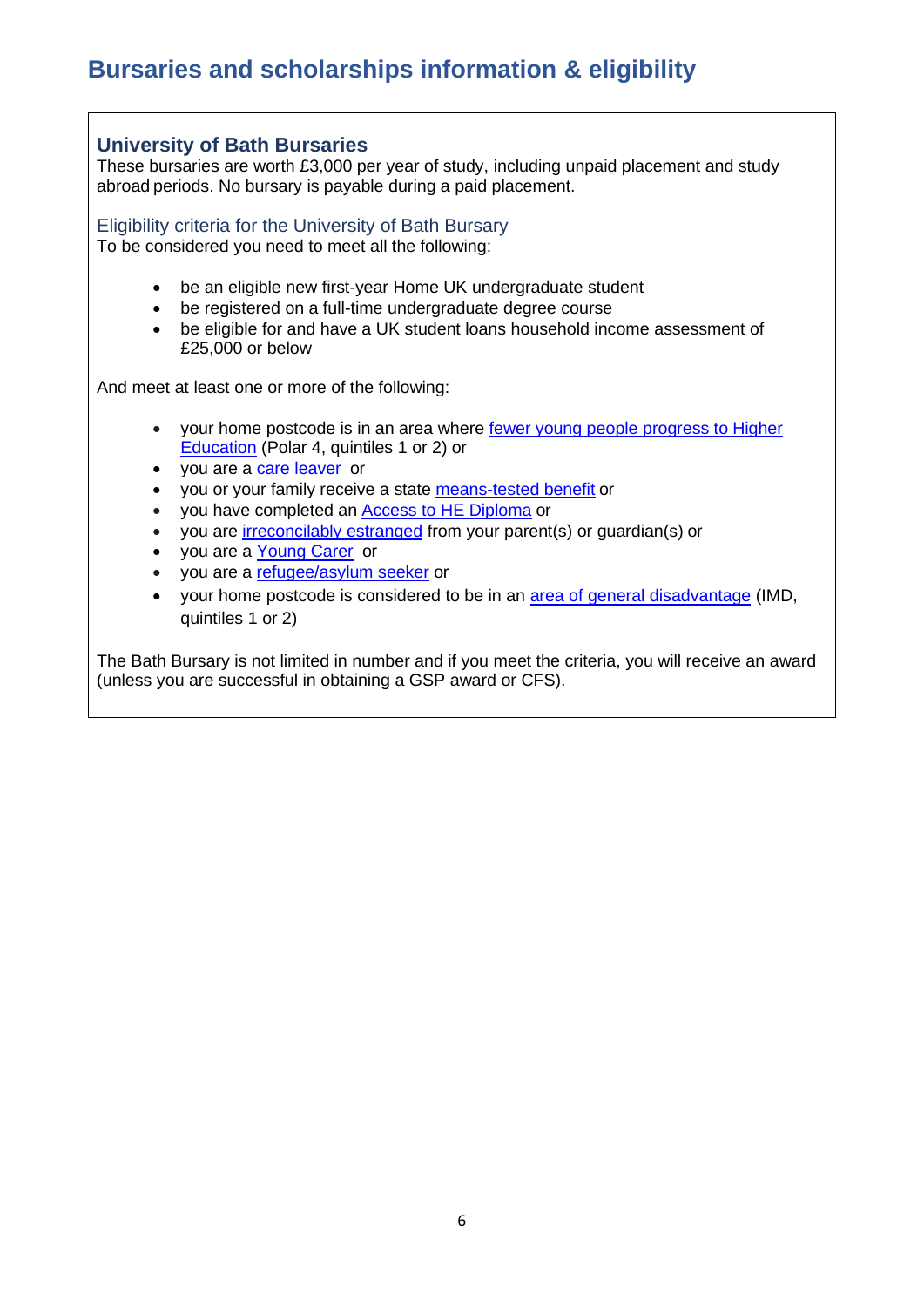### <span id="page-6-0"></span>**Gold Scholarship Programme**

These scholarships are worth £5,000 per year of study including unpaid placement and study abroad periods. No scholarship is payable during a paid placement period.

You will also be required to complete compulsory enrichment activities to maximise your Bath experience and develop your career aspirations. These are currently:

- 50 hours of volunteering / fundraising / outreach a year
- Alumni mentoring
- personal development, networking and skills training sessions
- support with placements and internships
- pastoral support networks

<span id="page-6-1"></span>Eligibility criteria for the Gold Scholarship Programme (GSP)

To be considered you need to meet all the following:

- be an eligible new first-year Home UK undergraduate student
- be registered on a full-time undergraduate degree course
- be eligible for and have a UK student loans household income assessment of £25,000 or below
- have applied for the GSP, via your Bath Application Tracker and submitted your application by the closing date

And meet at least one or more of the following:

- your home address is in an area where [fewer young people progress to Higher](https://www.officeforstudents.org.uk/data-and-analysis/young-participation-by-area/young-participation-by-postcode/)  [Education](https://www.officeforstudents.org.uk/data-and-analysis/young-participation-by-area/young-participation-by-postcode/) (Polar 4, quintiles 1 or 2) or
- you are a [care leaver](https://www.bath.ac.uk/guides/additional-support-and-funding-for-care-leavers-foyer-residents-and-estranged-students/) or
- you or your family receive a state [means-tested benefit](https://www.bath.ac.uk/corporate-information/state-means-tested-benefits/) or
- you have completed an [Access to HE Diploma](http://www.accesstohe.ac.uk/Pages/Default.aspx) or
- you are [irreconcilably estranged](https://www.bath.ac.uk/guides/additional-support-and-funding-for-care-leavers-foyer-residents-and-estranged-students/) from your parent(s) or guardian(s) or
- you are a [Young Carer](https://www.bath.ac.uk/guides/students-with-caring-responsibilities/) or
- you are a [refugee/asylum seeker](https://www.bath.ac.uk/guides/financial-support-for-refugees/) or
- your home address is considered to be in an [area of general disadvantage](https://imd-by-postcode.opendatacommunities.org/imd/2019) (IMD, quintiles 1 or 2)

Awards are limited and so not all applications will be successful - eligibility is no guarantee of an award being made.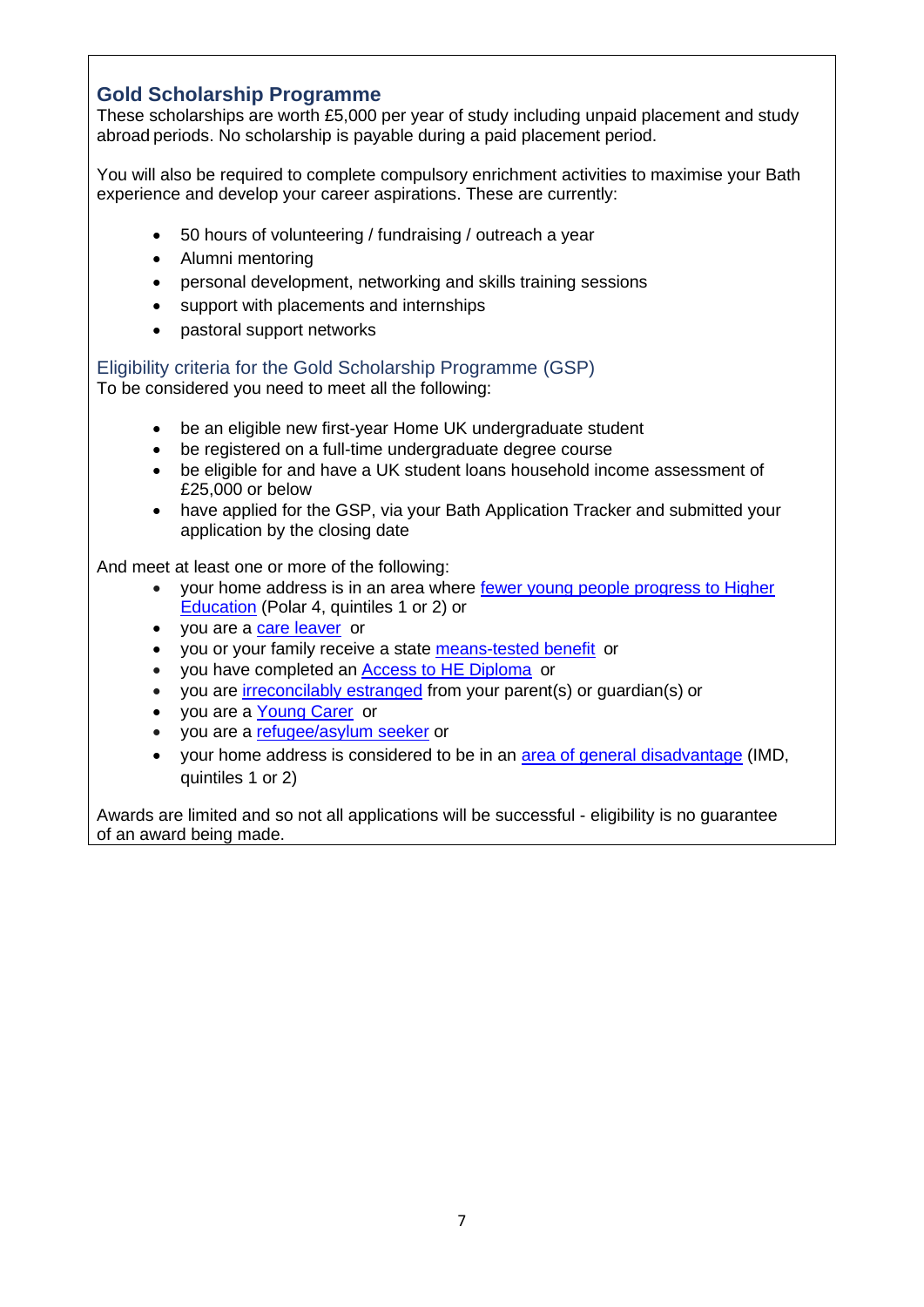#### <span id="page-7-0"></span>**Cowrie Foundation Scholarship**

As a Cowrie Scholar at the University of Bath your tuition fees will be covered, and you will receive a contribution towards living expenses of £8,000 per year including unpaid placement and study abroad periods. You will not receive a contribution towards living costs during a paid placement period.

You will also be required to actively input and participate in a variety of activities which will help to shape the future for forthcoming cohorts, and to promote the Cowrie Scholarship Foundation. The activities will include:

- mentoring from at least two Cowrie Scholarship Foundation mentors
- workshops with partner companies
- work shadow activities
- training
- skills development
- annual conference

#### <span id="page-7-1"></span>Eligibility criteria for the Cowrie Foundation Scholarship (CFS)

To be considered you need to meet all the following:

- be of Black African; Black Caribbean; Black Other; Mixed White and Black Caribbean; Mixed – White and Black African; or Other mixed background (to include Black African, Black Caribbean or Black Other) heritage.
- be an eligible new first-year Home UK undergraduate student
- be registered on a full-time undergraduate degree course
- be eligible for and have a UK student loans household income assessment of £25,000 or below
- have applied for the CFS, via your Bath Application Tracker and submitted your application by the closing date

And meet at least one or more of the following:

- your home address is in an area where [fewer young people progress to Higher](https://www.officeforstudents.org.uk/data-and-analysis/young-participation-by-area/young-participation-by-postcode/)  [Education](https://www.officeforstudents.org.uk/data-and-analysis/young-participation-by-area/young-participation-by-postcode/) (Polar 4, quintiles 1 or 2) or
- you are a [care leaver](https://www.bath.ac.uk/guides/additional-support-and-funding-for-care-leavers-foyer-residents-and-estranged-students/) or
- you or your family receive a state [means-tested benefit](https://www.bath.ac.uk/corporate-information/state-means-tested-benefits/) or
- you have completed an [Access to HE Diploma](http://www.accesstohe.ac.uk/Pages/Default.aspx) or
- vou are [irreconcilably estranged](https://www.bath.ac.uk/guides/additional-support-and-funding-for-care-leavers-foyer-residents-and-estranged-students/) from your parent(s) or quardian(s) or
- you are a [Young Carer](https://www.bath.ac.uk/guides/students-with-caring-responsibilities/) or
- you are a [refugee/asylum seeker](https://www.bath.ac.uk/guides/financial-support-for-refugees/) or
- your home address is considered to be in an [area of general disadvantage](https://imd-by-postcode.opendatacommunities.org/imd/2019) (IMD, quintiles 1 or 2)

Awards are limited and so not all applications will be successful - eligibility is no guarantee of an award being made.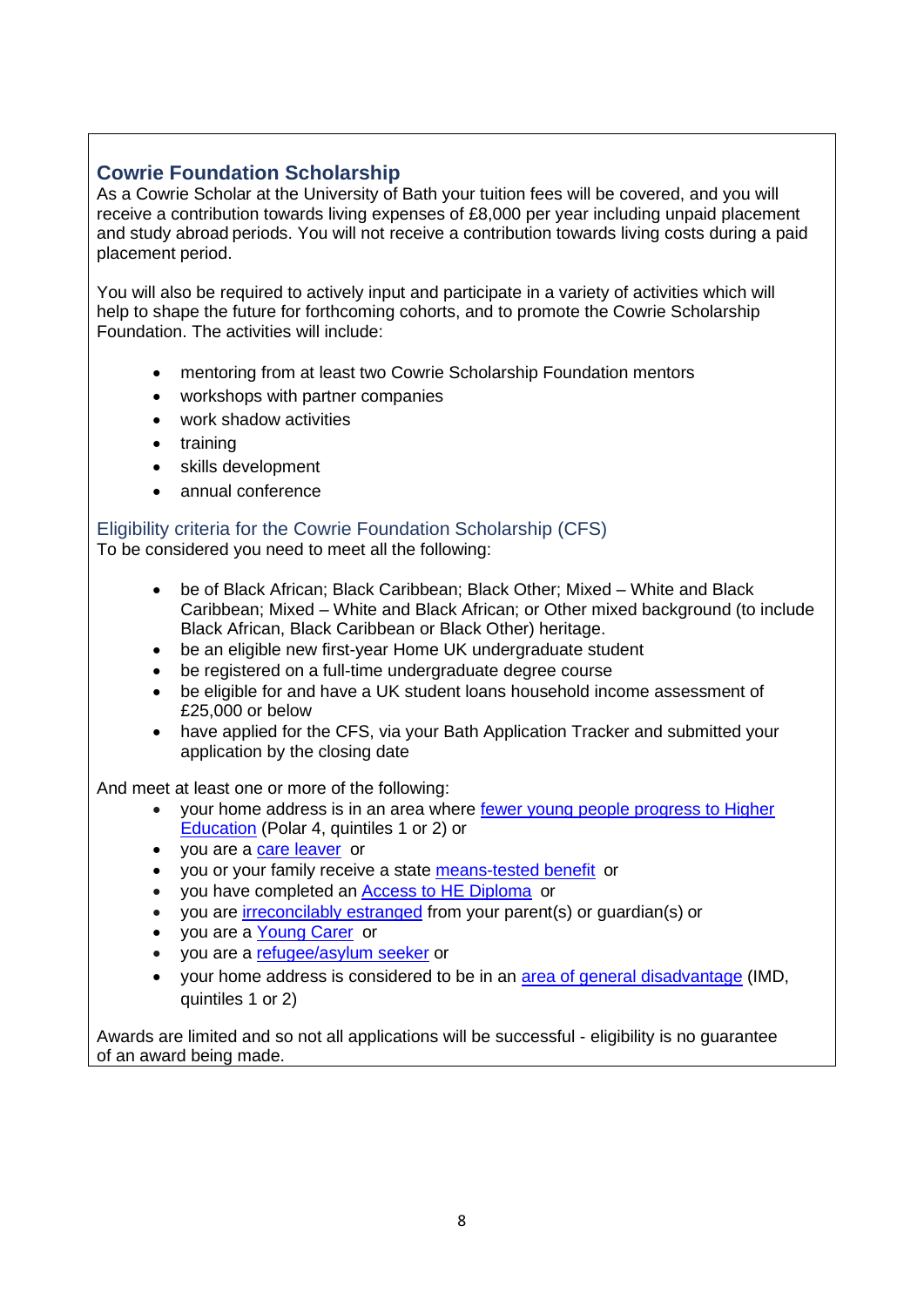#### <span id="page-8-0"></span>**Income Related Scholarships**

These scholarships may vary in value from £1,500 up £3,000 per year of study, and some awards are only payable in the first year of study. No scholarship is paid during a placement period.

<span id="page-8-1"></span>Eligibility criteria for the Income Related Scholarships (IRS) To be considered you need to meet all the following:

- be an eligible new first-year Home UK undergraduate student
- be registered on a full-time undergraduate degree course
- not already hold an honours degree (or equivalent)
- be eligible for and have a UK student loans household income assessment of £42,875 or below
- have achieved grades of at least AAB at A Level or equivalent and
- have applied for the IRS via your Bath Application Tracker and submitted your application by the closing date
- not be eligible for, or in receipt of, the Bath Bursary, GSP or CFS

Preference will be given to applicants who meet one or more of the following criteria:

- your home address is in an area where fewer [young people progress to Higher](https://www.officeforstudents.org.uk/data-and-analysis/young-participation-by-area/young-participation-by-postcode/)  [Education](https://www.officeforstudents.org.uk/data-and-analysis/young-participation-by-area/young-participation-by-postcode/) (Polar 4, quintiles 1 or 2) or
- you are a [care leaver](https://www.bath.ac.uk/guides/additional-support-and-funding-for-care-leavers-foyer-residents-and-estranged-students/) or
- you or your family receive a state [means-tested benefit](https://www.bath.ac.uk/corporate-information/state-means-tested-benefits/) or
- you have completed an [Access to HE Diploma](http://www.accesstohe.ac.uk/Pages/Default.aspx) or
- you are [irreconcilably estranged](https://www.bath.ac.uk/guides/additional-support-and-funding-for-care-leavers-foyer-residents-and-estranged-students/) from your parent(s) or guardian(s) or
- you are a [Young Carer](https://www.bath.ac.uk/guides/students-with-caring-responsibilities/) or
- you are a [refugee/asylum seeker](https://www.bath.ac.uk/guides/financial-support-for-refugees/) or
- your home address is considered to be in an [area of general disadvantage](https://imd-by-postcode.opendatacommunities.org/imd/2019) (IMD, quintiles 1 or 2)

Meeting one of the widening participation criteria is not essential, but you are more likely to be selected for a scholarship if you meet one or more of them. These awards are discretionary and limited in number, so even if you meet the criteria, you are not guaranteed to receive one.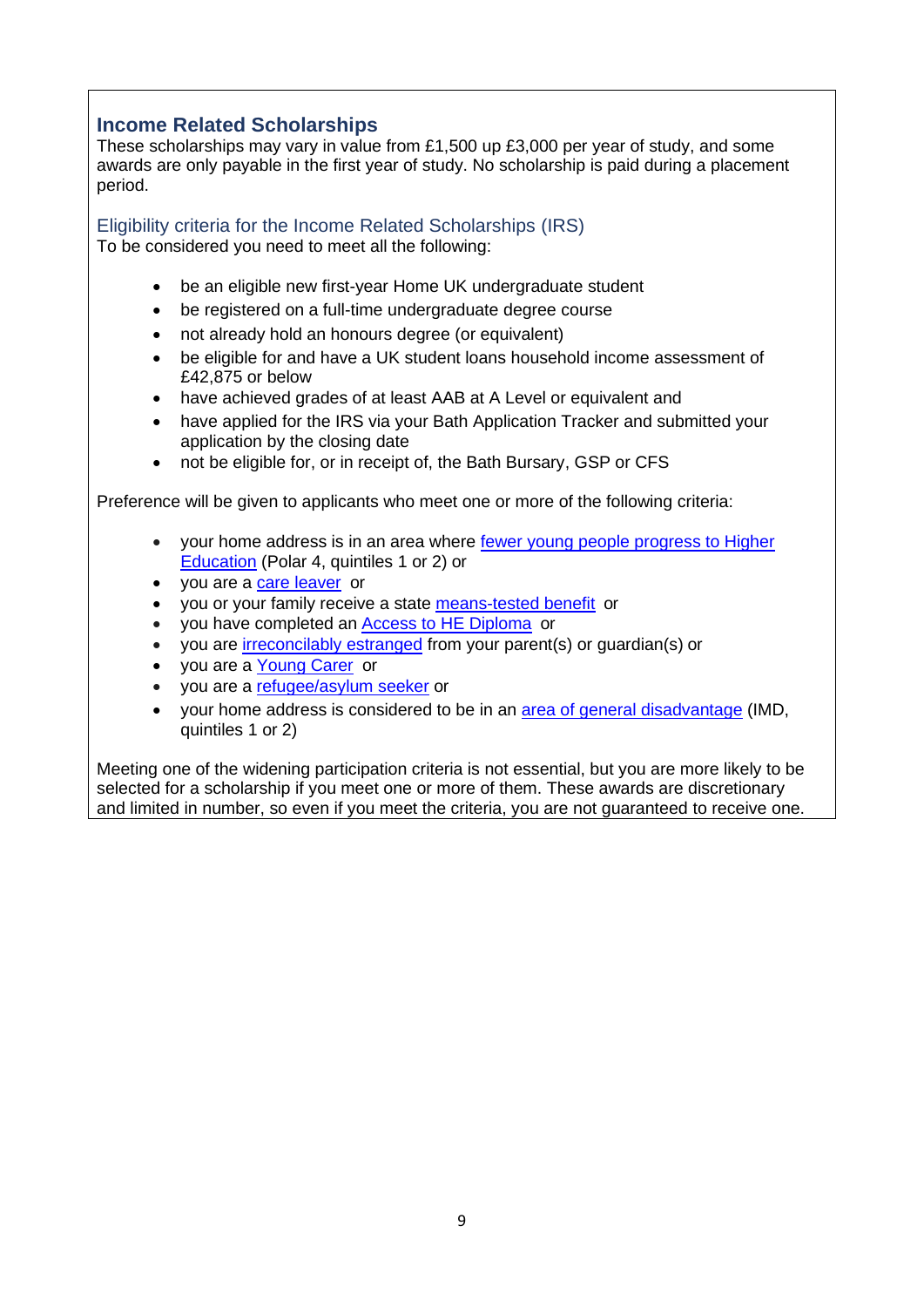#### <span id="page-9-0"></span>**Placement Bursary**

These awards are worth up to £2,000 in an unpaid placement year.

#### <span id="page-9-1"></span>Eligibility criteria for the Placement Bursary

To be considered you need to meet all the following:

- be in receipt of the Bath Bursary, GSP award or CFS and
- your course is defined as having a full-year (thick) or part-year (thin) unpaid placement period and
- you are currently undertaking an unpaid placement/study abroad placement period

Separate terms and conditions apply. Find out more about the [Placement Bursary.](https://www.bath.ac.uk/campaigns/placement-bursary/)

#### <span id="page-9-2"></span>**Master's in Architecture Bursary**

These bursaries are worth up to £3,000 per year of study. If your placement is paid then your bursary will be £1,500. No bursary is payable during a paid placement period.

#### <span id="page-9-3"></span>Eligibility criteria for the Master's in Architecture Bursary

To be considered you need to meet all the following:

- be an eligible new first-year Home UK student
- be registered on the full-time Part 2 Master's in Architecture degree course, and have started your part 2 within 3 years of graduating from your BSc
- were previously a recipient of the Bath Bursary, GSP award or CFS during your BSc Architecture degree at Bath

The Master's in Architecture Bursary is not limited in the number and if you meet the criteria you will receive an award.

#### <span id="page-9-4"></span>**Corporate Scholarships**

We have several scholarships in partnership with leading global organisations, many of whom offer paid internships and work placement opportunities.

Additional terms and conditions, and a separate application process may apply to individual awards. Find out more about our [corporate scholarships.](https://www.bath.ac.uk/topics/undergraduate-scholarships-bursaries-and-other-funding/)

### <span id="page-9-5"></span>**Team Bath Sports Scholarships**

Team Bath Sports Scholarships give talented individuals the opportunity to benefit from the University of Bath's world-leading sporting and academic environment. Each year we award several sporting scholarships to student athletes who demonstrate aspirations to compete to the highest level within their sport.

Separate terms and conditions may apply. Find out more and how to apply from [Team](https://www.teambath.com/athlete-zone/scholarships/)  [Bath.](https://www.teambath.com/athlete-zone/scholarships/)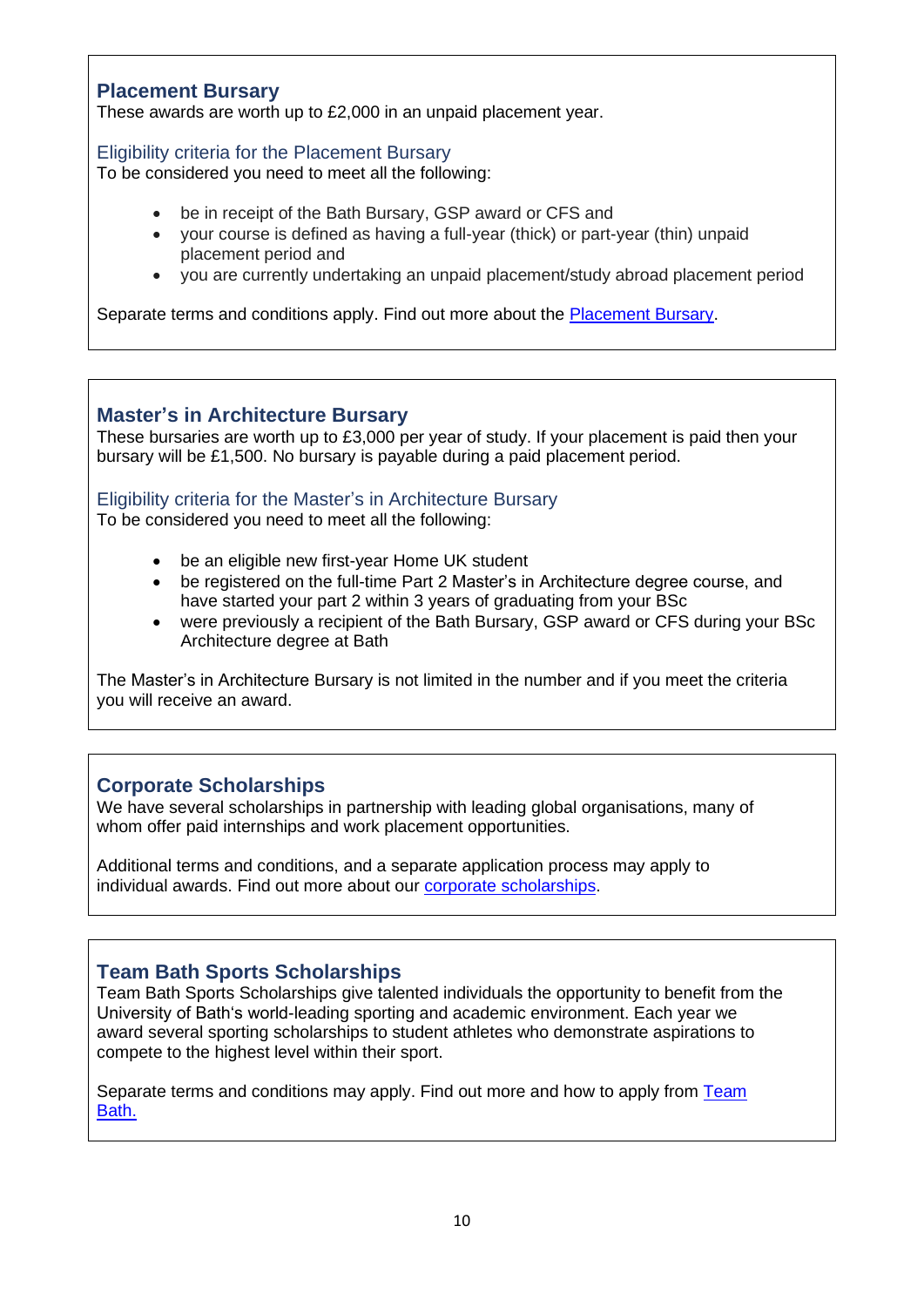### <span id="page-10-0"></span>**Arts Scholarships**

Our arts scholarships give talented individuals the support needed to develop and showcase their artistic skills. They are available to all University of Bath students in any year of study.

Find out more about our [arts scholarships.](https://www.bath.ac.uk/guides/arts-scholarships-and-opportunities/)

#### <span id="page-10-1"></span>**Accommodation Bursary**

These bursaries are worth either £500 or £1,250 off your first year's university-owned accommodation costs.

#### <span id="page-10-2"></span>Eligibility criteria for the £500 Accommodation Bursary

To be considered you need to meet all the following:

- be an eligible new first-year Home UK undergraduate student starting studies in 2022
- be registered on a full-time undergraduate degree course
- hold a University accommodation contract in 2022/3
- have a UK student loans household income assessment of either:
	- $\circ$  up to £42,875
	- o between £42,875 and £60,000, and meet one of the widening participation criteria\*

#### <span id="page-10-3"></span>Eligibility criteria for the £1,250 Accommodation Bursary

To be considered you need to meet all the following:

- be an eligible new first-year Home UK undergraduate student starting studies in 2022.
- be registered on a full-time undergraduate degree course
- hold a University accommodation contract in 2022/3
- have a UK student loans household income assessment of between £25,000 and £42,875, and meet one of the widening participation criteria\*

\* Widening participation criteria:

- your home address is in an area where [fewer young people progress to Higher](https://www.officeforstudents.org.uk/data-and-analysis/young-participation-by-area/young-participation-by-postcode/)  [Education](https://www.officeforstudents.org.uk/data-and-analysis/young-participation-by-area/young-participation-by-postcode/) (Polar 4, quintiles 1 or 2) or
- you are a [care leaver](https://www.bath.ac.uk/guides/additional-support-and-funding-for-care-leavers-foyer-residents-and-estranged-students/) or
- you or your family receive a state [means-tested benefit](https://www.bath.ac.uk/corporate-information/state-means-tested-benefits/) or
- you have completed an [Access to HE Diploma](http://www.accesstohe.ac.uk/Pages/Default.aspx) or
- you are [irreconcilably estranged](https://www.bath.ac.uk/guides/additional-support-and-funding-for-care-leavers-foyer-residents-and-estranged-students/) from your parent(s) or guardian(s) or
- you are a [Young Carer](https://www.bath.ac.uk/guides/students-with-caring-responsibilities/) or
- you are a [refugee/asylum seeker](https://www.bath.ac.uk/guides/financial-support-for-refugees/) or
- vour home address is considered to be in an [area of general disadvantage](https://imd-by-postcode.opendatacommunities.org/imd/2019) (IMD, quintiles 1 or 2)

Awards may be limited in number. Separate terms and conditions apply. Find out more about the [Accommodation Bursary.](https://www.bath.ac.uk/campaigns/accommodation-bursary/)

The GSP, CSF, Accommodation Bursary, Team Bath sports, Arts and corporate scholarships have additional terms and conditions that are applicable to these awards. Details of any additional criteria including academic progression will be detailed in award emails.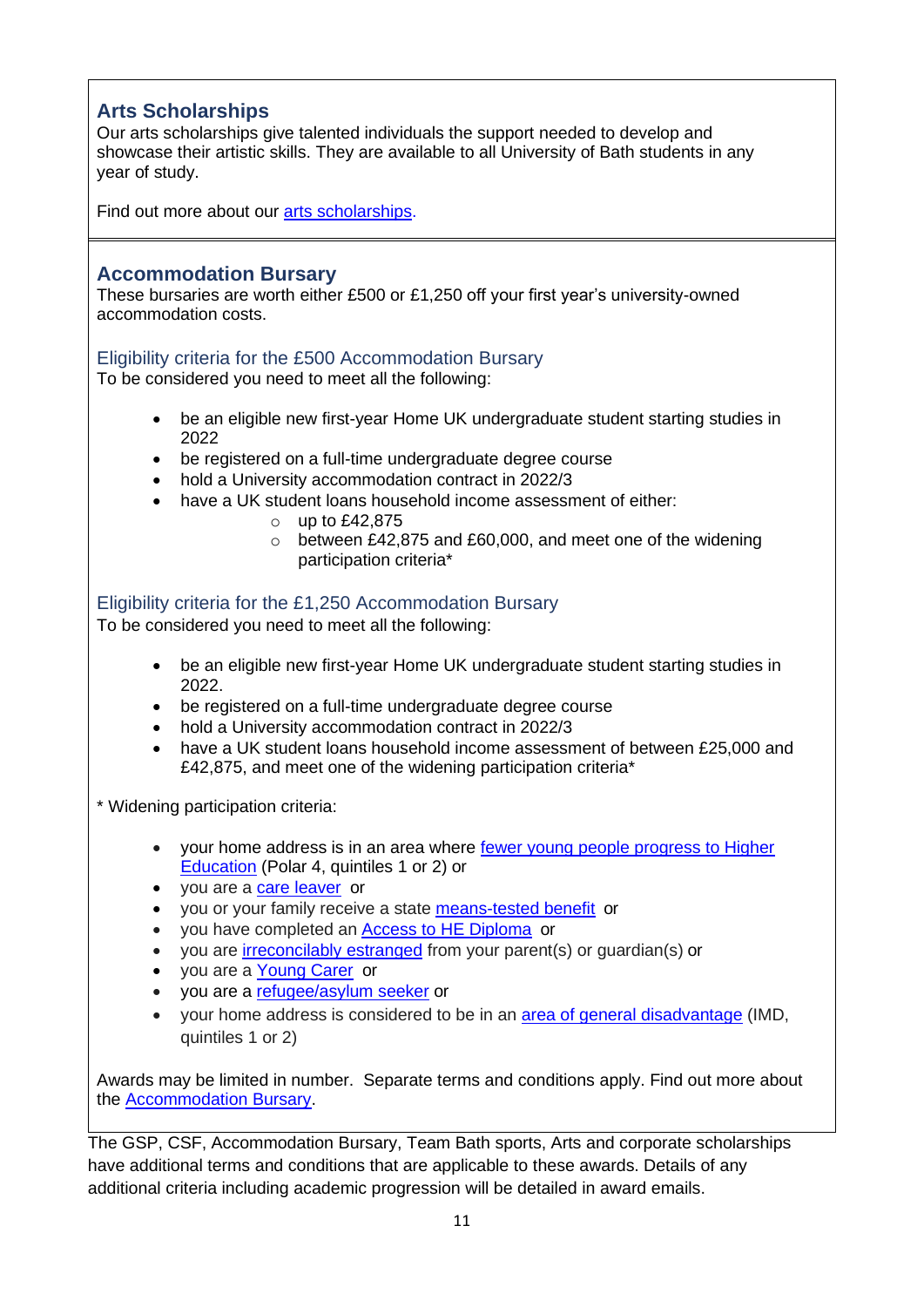# <span id="page-11-0"></span>**About our eligibility criteria and what is widening participation**

<span id="page-11-1"></span>

| Eligibility criteria explained                                        |                                                                                                                                                                                                                                                                                                                                                                                                                                                   |  |
|-----------------------------------------------------------------------|---------------------------------------------------------------------------------------------------------------------------------------------------------------------------------------------------------------------------------------------------------------------------------------------------------------------------------------------------------------------------------------------------------------------------------------------------|--|
|                                                                       | You must meet both of the following:                                                                                                                                                                                                                                                                                                                                                                                                              |  |
|                                                                       | 1. Your tuition fee status, as determined by the University in your<br>application to study, must be Home fees.<br>2. You must meet the general eligibility criteria for UK student loans and<br>have applied for your household income to be assessed as part of your                                                                                                                                                                            |  |
| <b>Home UK fees</b><br>status student                                 | application for UK student loans (e.g., tuition fees and maintenance<br>support). UK student loans are those available from Student Finance<br><b>England</b> or other UK student loans awarding agency which includes,<br>Wales, Scotland and Northern Ireland. Please review their webpages<br>for information about eligibility criteria for UK student loans.                                                                                 |  |
|                                                                       | For students from the EU, if you have applied for 'settled' or 'pre settled'<br>status, then we cannot be held responsible for any delays that may occur<br>as a result of this application. This includes any subsequent impact on you<br>being able to apply, or be considered for, any of our funding awards<br>and/or delays to any eligibility for UK student loans.                                                                         |  |
|                                                                       | New first-year students are those who commenced studies for the first<br>time at Bath in September 2022 and are in Year 1 of their course.                                                                                                                                                                                                                                                                                                        |  |
|                                                                       | This refers to the <b>household</b> income data, as shared with the University,<br>that we receive from your student loans awarding agency e.g., Student<br>Finance England.                                                                                                                                                                                                                                                                      |  |
|                                                                       | Your student loans awarding agency will only carry out an assessment of<br>your household income if you have requested this as part of your<br>Maintenance and Tuition Fee Loan application.                                                                                                                                                                                                                                                      |  |
| Household<br><b>Income</b><br>(Home UK                                | Your student loans awarding agency will share household income data for<br>bursary/scholarship purposes with the university after your exam results in<br>late August. This is unless you and/or the person whose household<br>income your loans are assessed on have not given that permission.                                                                                                                                                  |  |
| students eligible<br>for student loans<br>from the UK<br>government.) | You can see if we have received your household income from the Student<br>Loans Company (SLC) by logging into your Bath Application Tracker and<br>viewing this information in the Funding Package area of your account. It<br>will also tell you if your household income is within a valid threshold for our<br>funding awards.<br>If no income information is received, then you should check this with your<br>student loans awarding agency. |  |
|                                                                       | We are not responsible for any delays in your student loans application<br>being processed or information not being passed onto us by your student<br>loans awarding agency.                                                                                                                                                                                                                                                                      |  |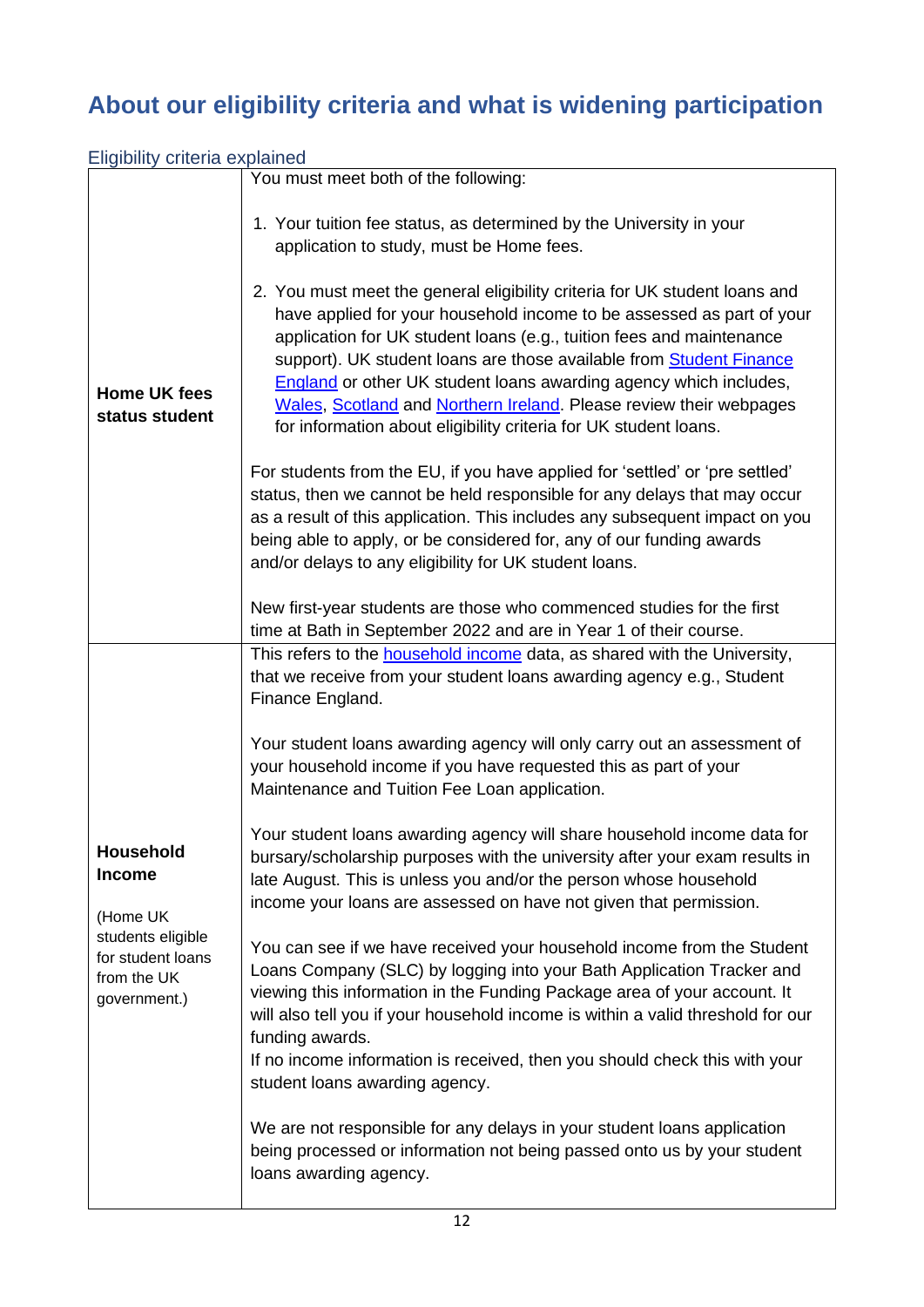| We cannot call the SLC to request your income information over the       |
|--------------------------------------------------------------------------|
| phone and cannot verify your income via any other source, other than the |
| data import process between the SLC and the university.                  |

#### <span id="page-12-0"></span>Widening participation

Widening participation (WP) is a way for us to recognise and support those who may not have had the same start in life or opportunities to succeed educationally as others.

At Bath we aim to help raise these aspirations and offer financial support through our awards to help our students achieve the best they can in their degree studies. There are many barriers which may affect a person's life journey and may include areas such as financial, social, cultural or geographical.

| Low<br><b>Participation</b><br>Neighbourhood<br>(POLAR)             | This is a postcode classification that tells us what proportion of young<br>people from your area progress to higher education. The specific system<br>we use is POLAR 4 data based on the home postcode provided by you<br>in your UCAS application, at the point of application to university.<br>This system groups postcodes into quintiles. We will count your<br>postcode as low participation if it is quintile 1 or 2. Your home postcode<br>and actual POLAR quintile is shared with us from UCAS. Where it is not<br>passed on or does not exist, we will not be able to use any other proxy<br>data or alternative classification system. We use the postcode data given<br>in your initial UCAS application. |
|---------------------------------------------------------------------|--------------------------------------------------------------------------------------------------------------------------------------------------------------------------------------------------------------------------------------------------------------------------------------------------------------------------------------------------------------------------------------------------------------------------------------------------------------------------------------------------------------------------------------------------------------------------------------------------------------------------------------------------------------------------------------------------------------------------|
| <b>Indices of</b><br><b>Multiple</b><br><b>Deprivation</b><br>(IMD) | Indices of multiple deprivation (IMD) is a measure of relative deprivation<br>for small, fixed geographic areas of the UK. IMD classifies these areas<br>into five quintiles based on relative disadvantage, with quintile 1 being<br>the most deprived and quintile 5 being the least deprived.<br>We will count your postcode as an area of general disadvantage if it is in<br>quintile 1 or 2. Your home postcode and actual IMD quintile is shared<br>with us from UCAS. Where it is not passed on or does not exist, we will<br>not be able to use any other proxy data or alternative classification<br>system.<br>We use the postcode data given in your initial UCAS application.                               |
| <b>Access to HE</b><br><b>Diploma</b>                               | The <b>Access to (Higher Education) HE Diploma</b> is a year-long<br>qualification that prepares students to study at undergraduate degree<br>level. This qualification is typically undertaken by mature students,<br>although students of any age can take this qualification.                                                                                                                                                                                                                                                                                                                                                                                                                                         |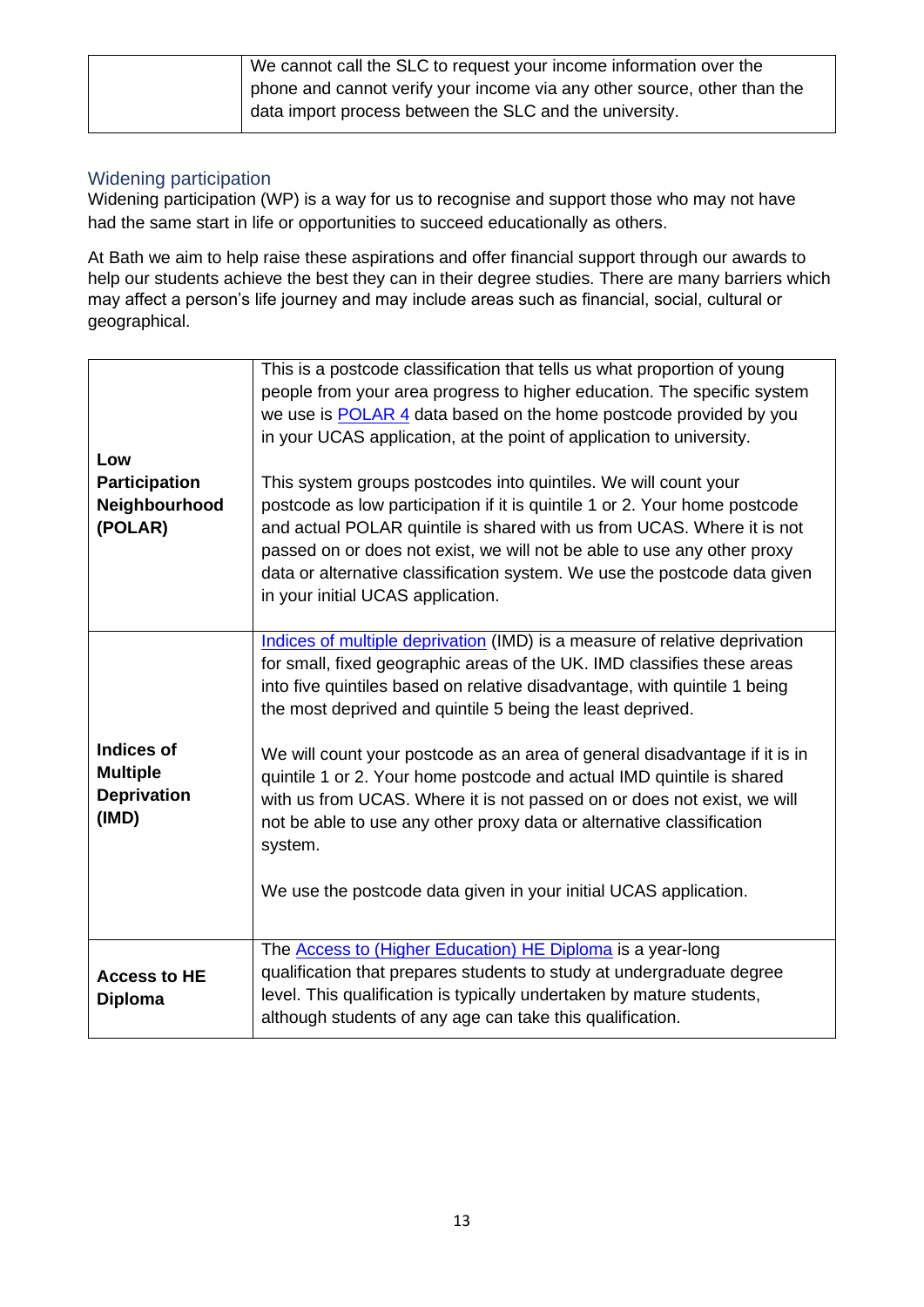|                       | The definition of a refugee as defined on the UKCISA website is:                                                                                                                                                                                                                                                                                                                                                                                                                                                                                                                                                                                                                                                                                                                                                                                                                                                                                                                                                                                                |
|-----------------------|-----------------------------------------------------------------------------------------------------------------------------------------------------------------------------------------------------------------------------------------------------------------------------------------------------------------------------------------------------------------------------------------------------------------------------------------------------------------------------------------------------------------------------------------------------------------------------------------------------------------------------------------------------------------------------------------------------------------------------------------------------------------------------------------------------------------------------------------------------------------------------------------------------------------------------------------------------------------------------------------------------------------------------------------------------------------|
|                       | (a) you must be ordinarily resident in England on the first day of the<br>first academic year of your course; and<br>(b) you must:                                                                                                                                                                                                                                                                                                                                                                                                                                                                                                                                                                                                                                                                                                                                                                                                                                                                                                                              |
| <b>Refugee Status</b> | have been recognised as a refugee by the UK Government and<br>$\bullet$<br>have remained ordinarily resident in the UK and Islands since<br>then; or<br>be the spouse / civil partner of such a refugee and have been in<br>that relationship on the date on which he/she made his/her<br>application for asylum; or<br>be the child of such a refugee, or the child of such a refugee's<br>$\bullet$<br>spouse / civil partner, and be able to show that on the date that<br>refugee made his/her application for asylum, you were:<br>i. under 18 years of age; and<br>ii. the refugee was your parent, or your parent's spouse / civil<br>partner.<br>Your refugee status will be verified by our Undergraduate Admissions<br>Team if you have declared this in your UCAS application. Please contact<br>us if you have not declared this in your UCAS application and need to do<br>this separately.<br>The University has a <b>Student Retention &amp; Success Team</b> who can also<br>provide you with additional funding support and advice during your |
|                       | studies.<br>The Children (Leaving Care) Act 2000 definition states that a care leaver                                                                                                                                                                                                                                                                                                                                                                                                                                                                                                                                                                                                                                                                                                                                                                                                                                                                                                                                                                           |
|                       | is someone 25 or under who has been in Local Authority Care for a period<br>of at least 13 weeks or more spanning their 16th birthday.<br>You may have indicated that you are a care-leaver in your UCAS                                                                                                                                                                                                                                                                                                                                                                                                                                                                                                                                                                                                                                                                                                                                                                                                                                                        |
| <b>Care Leaver</b>    | application. You will be given the opportunity to submit evidence to verify<br>this via our online funding application form, usually in May when we<br>open for applications.                                                                                                                                                                                                                                                                                                                                                                                                                                                                                                                                                                                                                                                                                                                                                                                                                                                                                   |
|                       | You will need to provide a letter from a social worker or Leaving Care<br>Personal Adviser or other relevant professional confirming your care<br>status.                                                                                                                                                                                                                                                                                                                                                                                                                                                                                                                                                                                                                                                                                                                                                                                                                                                                                                       |
|                       | The University has a <b>Student Retention &amp; Success Team</b> who can also<br>provide you with additional funding support and advice during your<br>studies. You can also provide evidence direct to them if you wish.                                                                                                                                                                                                                                                                                                                                                                                                                                                                                                                                                                                                                                                                                                                                                                                                                                       |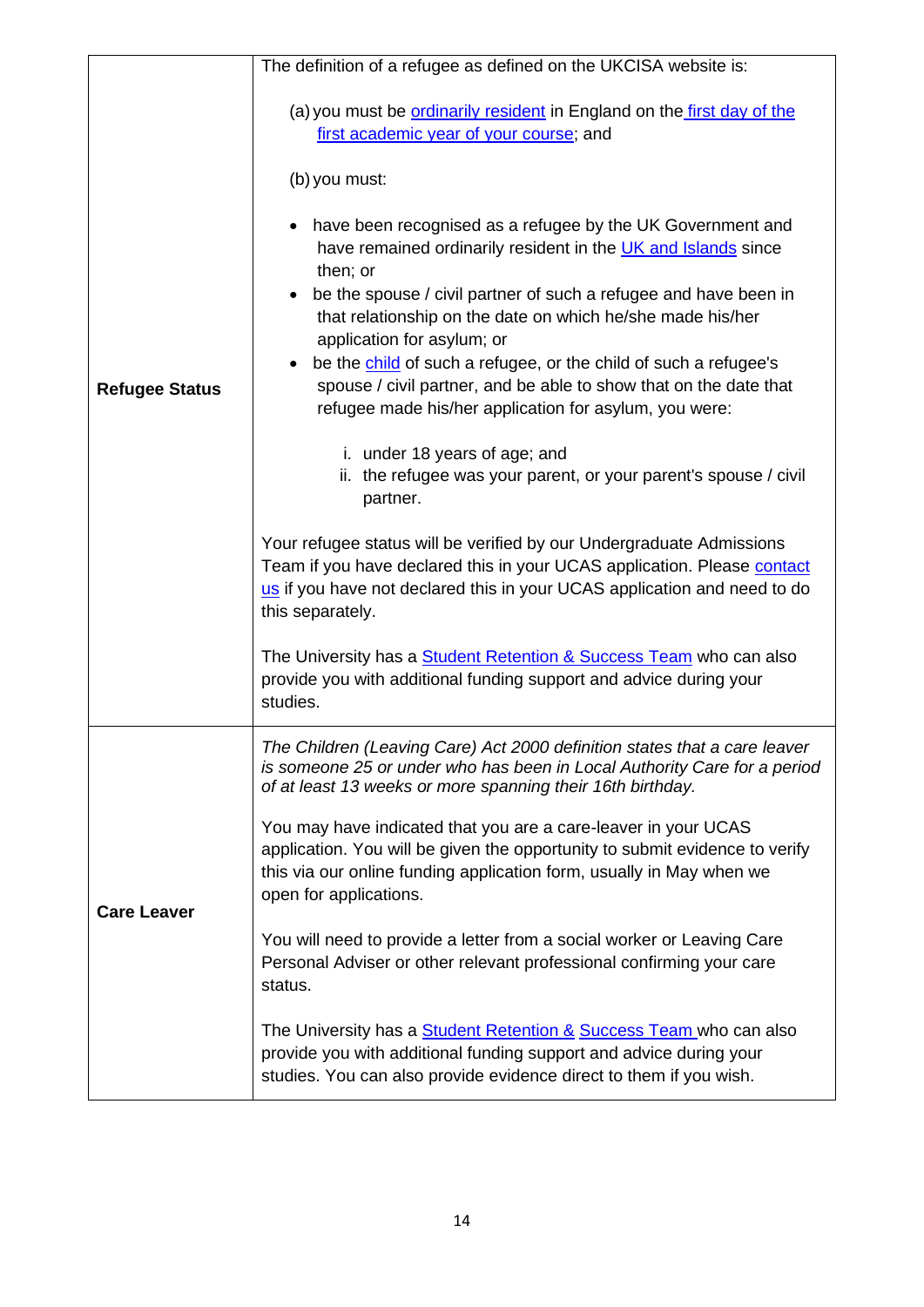| <b>Young carer</b>                                | You are classed as a young adult carer if you are a carer between the<br>ages of 18 and 25 who looks after a relative or friend, of any age, due to<br>disability, chronic/terminal illness, mental health problems or alcohol or<br>drug addiction/dependency.<br>You will be given the opportunity to submit evidence to verify this via our<br>online funding application form, usually in May when we open for<br>applications.<br>You will need to provide a letter from a social worker, teacher or other<br>relevant professional confirming your young carer status.<br>The University has a <b>Student Retention &amp; Success Team</b> who can also |
|---------------------------------------------------|---------------------------------------------------------------------------------------------------------------------------------------------------------------------------------------------------------------------------------------------------------------------------------------------------------------------------------------------------------------------------------------------------------------------------------------------------------------------------------------------------------------------------------------------------------------------------------------------------------------------------------------------------------------|
|                                                   | provide you with additional advice and guidance during your studies.<br>You can also provide evidence direct to them if you wish.                                                                                                                                                                                                                                                                                                                                                                                                                                                                                                                             |
|                                                   | An irreconcilably estranged person is someone who has not had any<br>verbal or written contact with their parents for a significant period of time,<br>on or before the first day of the academic year for which you are applying<br>for funding, and this is unlikely to change.<br>This can include your biological or adoptive parents, or your only living                                                                                                                                                                                                                                                                                                |
|                                                   | parent. A significant period of time is usually considered to be twelve<br>months or longer, but this can also depend on your circumstances.                                                                                                                                                                                                                                                                                                                                                                                                                                                                                                                  |
| <b>Irreconcilably</b><br>estranged from<br>family | You will be given the opportunity to submit evidence to verify this via our<br>online funding application form, usually in May when we open for<br>applications.                                                                                                                                                                                                                                                                                                                                                                                                                                                                                              |
|                                                   | You will need to provide a letter from a social worker, teacher or other<br>relevant professional confirming your estrangement status.                                                                                                                                                                                                                                                                                                                                                                                                                                                                                                                        |
|                                                   | The University has a <b>Student Retention &amp; Success Team</b> who can also<br>provide you with additional funding support and advice during your<br>studies. You can also provide evidence direct to them if you wish.                                                                                                                                                                                                                                                                                                                                                                                                                                     |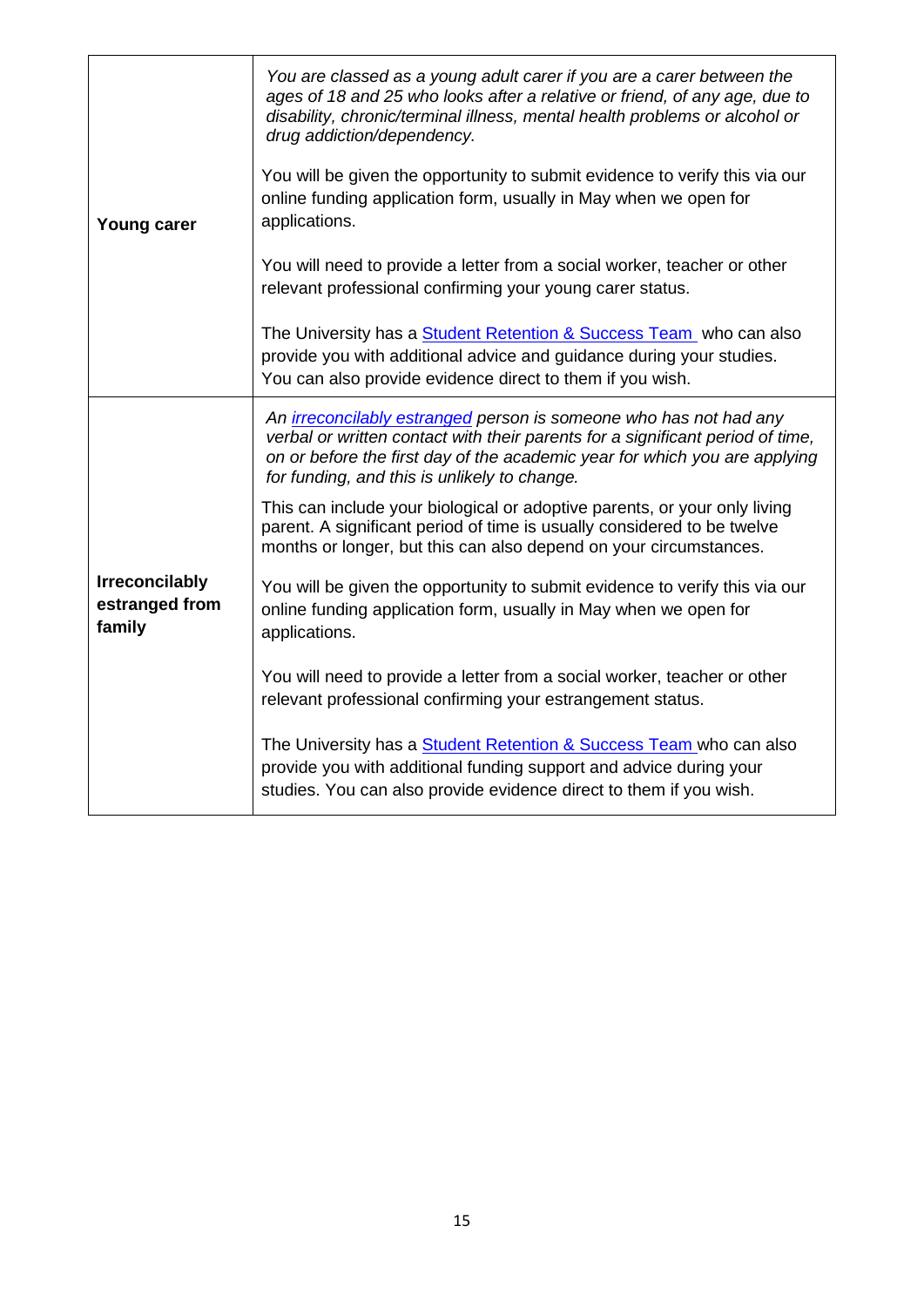|                                         | As part of our process for determining your eligibility for support, we will<br>invite you, in late spring, to indicate whether you or your parent(s),<br>guardian or partner are in receipt of any qualifying government state<br>welfare means-tested benefits.                                                                                                                                                                           |
|-----------------------------------------|---------------------------------------------------------------------------------------------------------------------------------------------------------------------------------------------------------------------------------------------------------------------------------------------------------------------------------------------------------------------------------------------------------------------------------------------|
| <b>Means tested</b><br>welfare benefits | This will include UK government income assessed benefits such as:<br><b>Child Tax Credits</b><br>$\bullet$<br><b>Working Tax Credits</b><br>$\bullet$<br><b>Housing Benefits</b><br>$\bullet$<br><b>Council Tax Benefits</b><br>$\bullet$<br>Income Support or Income-based Job Seekers Allowance<br>$\bullet$<br>Income-related Employment and Support Allowance<br>$\bullet$<br>• Pension Credits<br><b>Universal Credit</b><br>$\bullet$ |
|                                         | We also will accept, if the parent or student receives for themselves (not<br>for a sibling or child):<br>• Disability Living Allowance<br>Personal Independence Payments<br>$\bullet$<br>You will be given the opportunity to submit evidence to verify this via our<br>online funding application form, usually in May when we open for<br>applications.                                                                                  |
|                                         | We will accept evidence for payments received in any tax period from<br>2020-21 onwards.                                                                                                                                                                                                                                                                                                                                                    |

#### <span id="page-15-0"></span>How do I know if I have met widening participation and income criteria for bursaries and scholarships?

From mid-May, if you have made Bath your Firm or Insurance choice, you will be able to view if you have met any of our WP criteria for the Bath Bursary, Gold, Cowrie Foundation Scholarship and Income Related Scholarships. You can do this this by logging into your [Bath Application Tracker](https://www.bath.ac.uk/services/application-tracker-for-undergraduate-courses/) (Student SAMIS account) and see the information contained in the Bath Financial Support Package area.

After your exams results, in late August, you will be able to view if your qualifications are equivalent to AAB or higher. You will also be able to view if we have received household income information from the Student Loans Company, and if that income is within a valid threshold for our funding awards.

If we have not received this information you need to contact your student loans provider. We cannot call them to verify information on your behalf.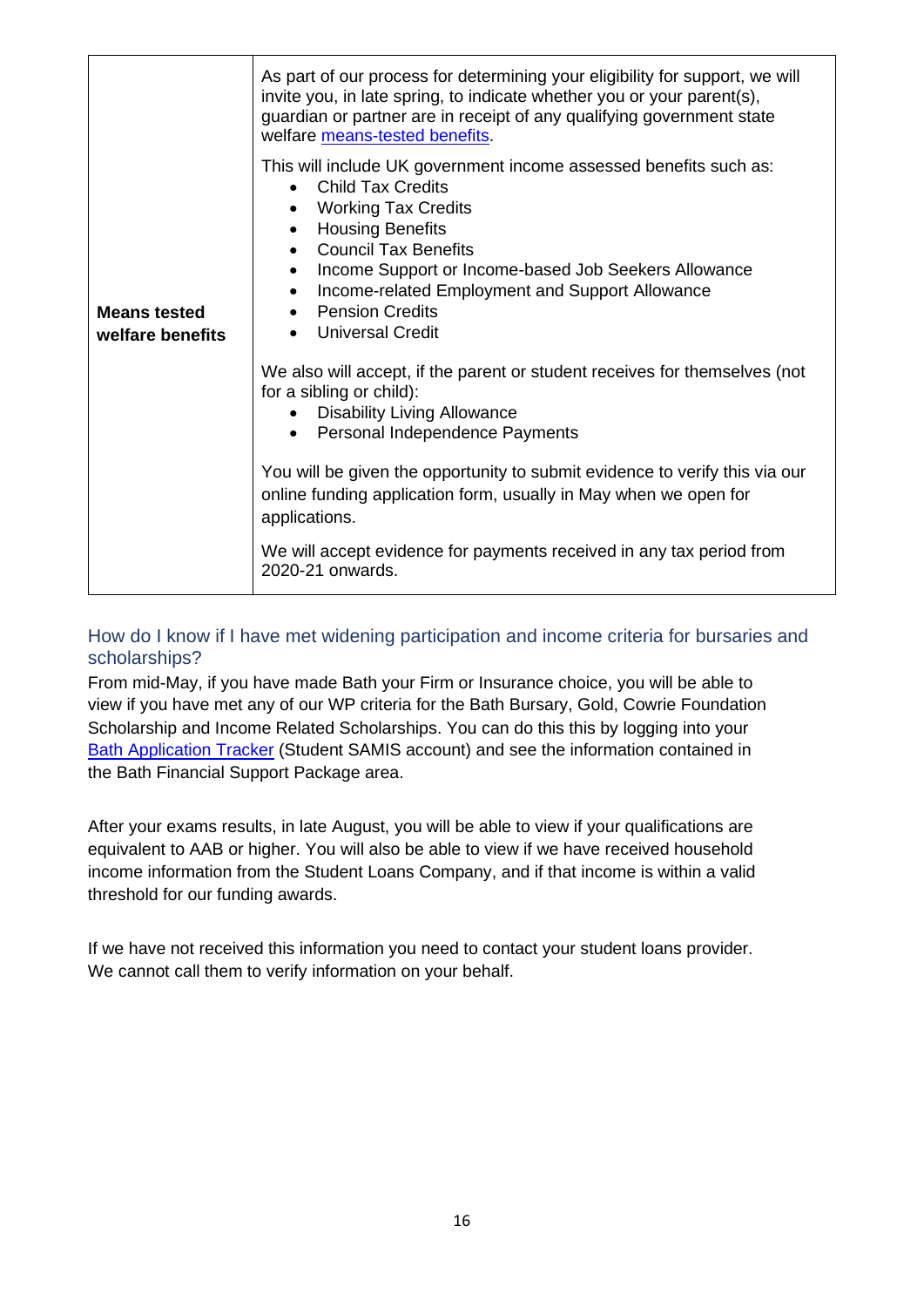## <span id="page-16-0"></span>**How and when to apply**

You can apply for the Bath Bursary, GSP, Cowrie Foundation Scholarship and Income Related Scholarships via your [Bath Application Tracker.](https://www.bath.ac.uk/services/application-tracker-for-undergraduate-courses/) These awards open for applications in early May 2022.

We will email you with information to inform you when you can do this.

- The final deadline date to be considered for the **GSP, CFS** and for the **IRS** is midnight (GMT) on 5 September 2022.
- The final deadline date to be considered for a **Bath Bursary** is midnight (GMT) on 27 January 2023.
- Completion of the online application will help us determine your eligibility for the Accommodation Bursary. We must have received your household income data by midnight (GMT) on 30 November 2022 in order to consider you for an **Accommodation Bursary**. Recipients will be notified about these awards at the end of Semester 1.

You should refer to individual sports or corporate scholarship awards for all other application closing dates. The University reserves the right to alter its allocation schedule, including the effect any future COVID restrictions may have. Students will be emailed about any changes if this occurs.

# <span id="page-16-1"></span>**Selection and allocation**

#### <span id="page-16-2"></span>General eligibility

Bursaries are awarded to new students in their first year of study who meet the eligibility criteria at the time of allocation. You may receive an award automatically, without having to apply, if you meet the criteria for a Bath Bursary based on information within your UCAS application and income data from the Student Loans Company. However, not all students will qualify based on UCAS data, so we strongly advise you to complete the online application. This will provide us with additional information and evidence on the criteria that is not received through UCAS.

#### <span id="page-16-3"></span>Selective scholarships

GSP, CFS, IRS, corporate, arts and sports scholarships are discretionary. This means even if you meet all of the relevant criteria you are not guaranteed to receive an award. The University and/or corporate partners will select the scholars it deems to be the most deserving in its sole discretion. Our/their decision in this respect is final and there is no right of appeal. Candidates will be selected for an award based on the eligibility criteria, any supporting statement as part of an application and any other selection methods that may be used e.g., interviews, auditions, or assessment centres, as appropriate.

It is the University's responsibility to identify potential award recipients on the basis of the criteria listed for each award. However, the University cannot be held responsible for any errors or omissions in the information that has been supplied and on which eligibility decisions are based. The University's decision on the interpretation of eligibility criteria is final and there is no right of appeal.

#### <span id="page-16-4"></span>Subject or other specific eligibility criteria

Some scholarships may be withdrawn, or payments withheld, if you no longer meet the specific course requirements, specific grade progression criteria, or other conditions that may be attached to a particular award e.g., volunteering hours for the GSP or participation within Cowrie Foundation Scholarship activities.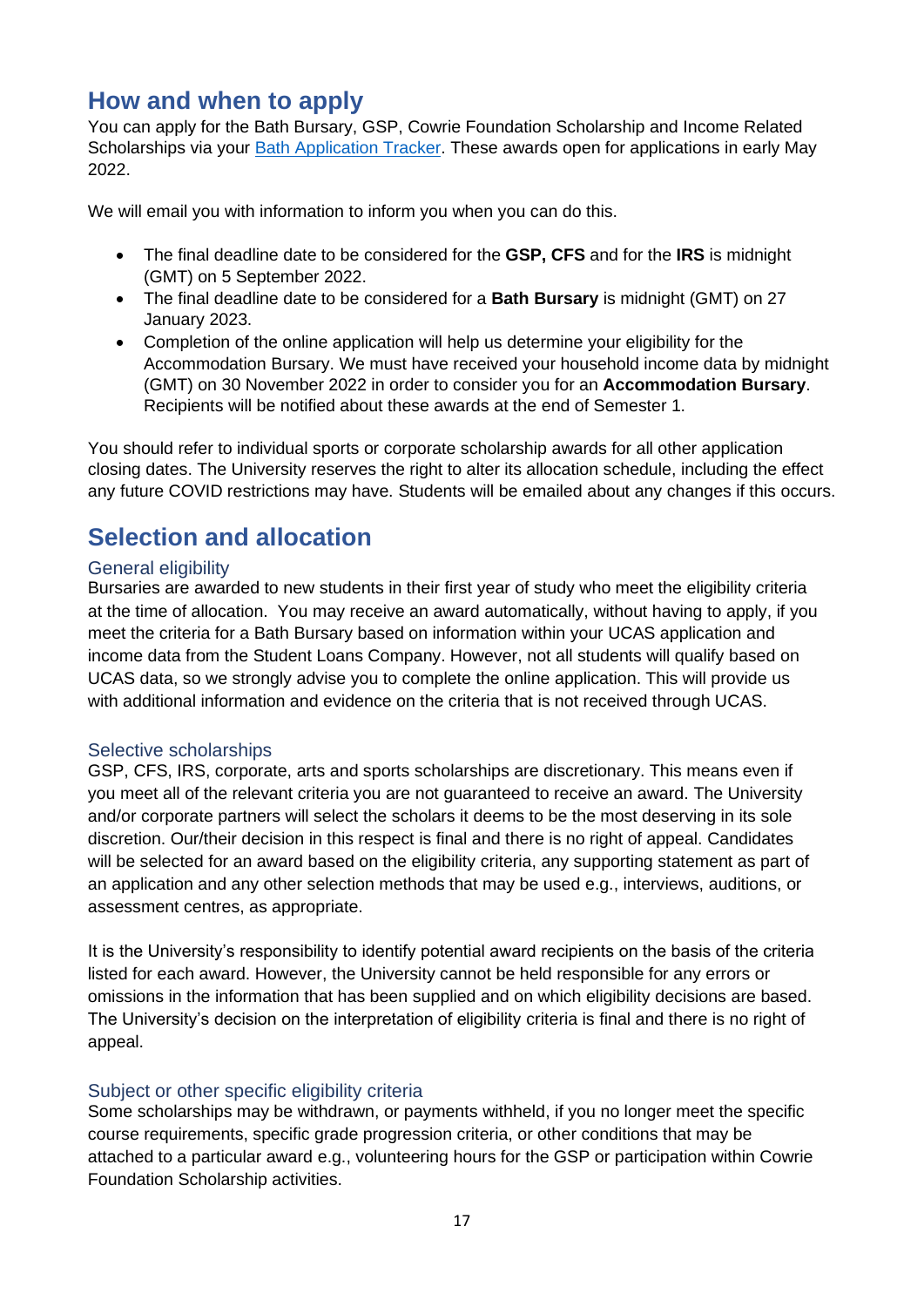An award will not normally be taken away if your general eligibility changes in any subsequent year, such as reassessment of your household income from year-to-year.

Details of any continuation criteria you need to meet will be detailed in your award email, if successful. Decisions will be made at the discretion of the University and/or the scholarship provider.

#### <span id="page-17-0"></span>Your responsibilities

You cannot be considered for an award if you have not responded to our invitations to apply for our funding awards and submitted evidence, as appropriate, or if our student record systems have not received your assessed household income data from your student loans awarding agency.

We cannot be held responsible for any delays in receiving your household income information from your student loans awarding agency as a result of their assessment processes, or incomplete/late applications made to them.

Awards cannot be claimed retrospectively in a future academic year.

#### <span id="page-17-1"></span>Receiving more than one award

If you are awarded the Bath Bursary, GSP or CFS, you cannot be considered for an Income Related Scholarship. Corporate and sports awards, and some department-allocated awards, usually allow students to also hold a Bath Bursary/GSP/CFS/Income Related Scholarship.

Some awards, especially those supported by corporate donors, may have restrictions regarding whether you can hold an award from another corporate partner. This may be the case where corporate partners are operating in the same business sector e.g., financial institutions. You may apply for both awards and if successful, you will be advised if you are required to choose which award you wish to accept.

### <span id="page-17-2"></span>**How bursaries and scholarships are paid**

#### <span id="page-17-3"></span>Early payment of Bursary or Gold Scholarship

In your **first year of study only** you can receive £300 of your Bath Bursary or £500 of your Gold Scholarship Programme (GSP) award as an early payment prior to starting studies at Bath. This is to help you with any initial start-up or technology costs when starting university.

In order to receive this early payment and to claim your bursary award you must have completed [Registration On Line](https://www.bath.ac.uk/services/register-as-a-student-of-the-university-and-update-your-details/) and all administrative tasks associated with your confirmation of place to study at Bath.

Should you be successful in gaining a Bath Bursary or GSP, you will be sent information in your award email (sent out from 9 September 2022 onwards) on how to submit bank details. You must provide your bank details by Friday 16 September 2022 to receive the early payment.

Payment of the £300 or £500 will be made on or around 22 September 2022. If you miss the deadline date for the early payment, then this will be paid alongside your instalment in December. We cannot change theses dates.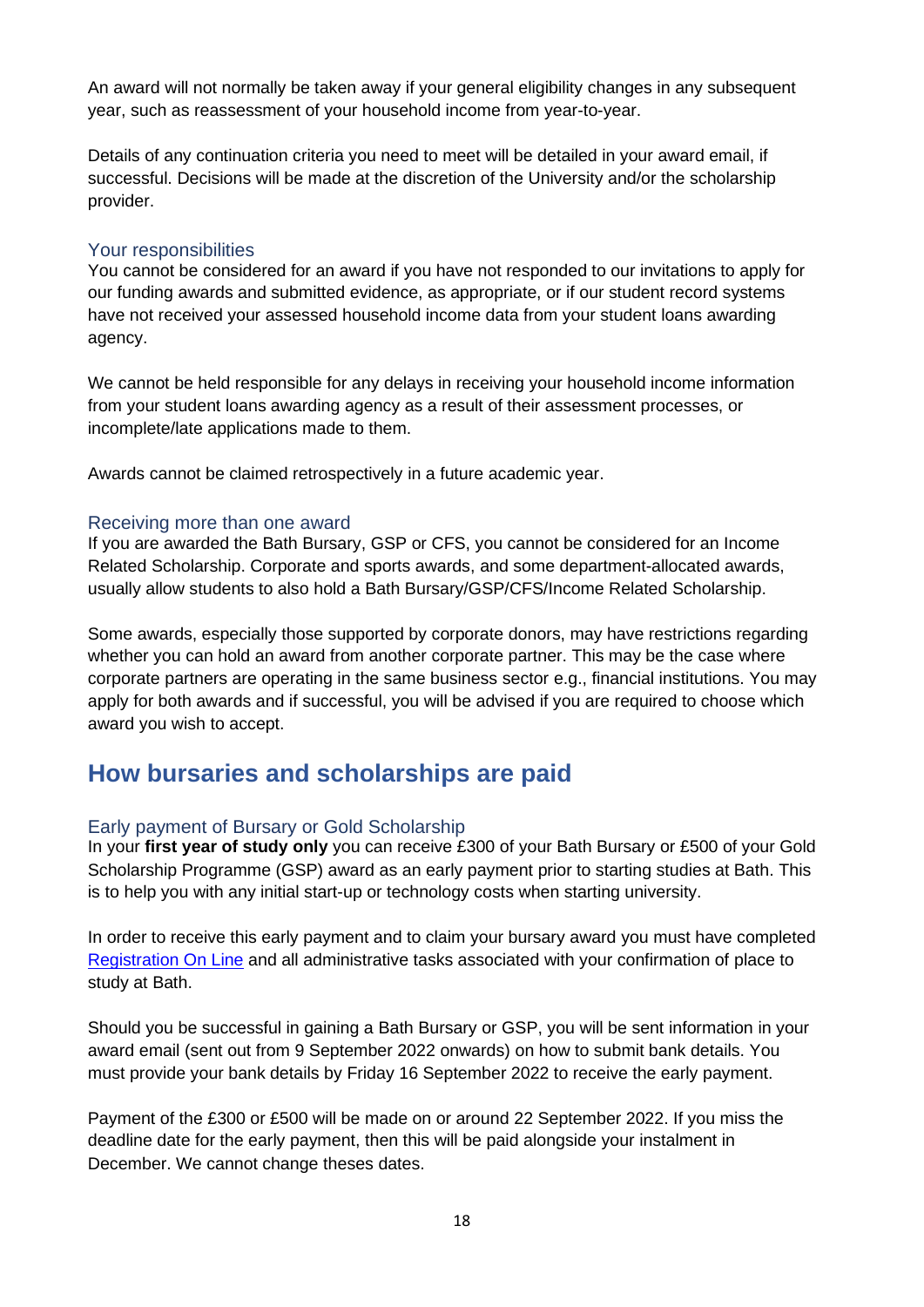#### <span id="page-18-0"></span>Early payment & if you decide not to start studies at Bath

If you have received the early payment of £300/£500 and you do not start your studies at Bath by the academic year start date (not Welcome Week), then the University will invoice you for repayment of these funds. The Student Finance Office will send out an invoice to you and these have a 14-day payment deadline.

#### <span id="page-18-1"></span>If you do not provide bank details

If you have not responded to our request(s) to provide bank details via your Student SAMIS account (Bath application tracker) within your first year of study, then we will assume that you do not wish to accept your bursary award. If your bursary is not claimed in your first year of study, then we will withdraw this award. Any future claim for a subsequent academic year will not be reinstated. You may instead make an application to the [Discretionary Student Support Fund](http://www.bath.ac.uk/guides/discretionary-student-support-fund/) [\(DSSF\) f](http://www.bath.ac.uk/guides/discretionary-student-support-fund/)or financial assistance. The Student Money Advice team will determine any eligibility or awards made from this fund.

#### <span id="page-18-2"></span>Instalment dates for bursaries and scholarships

Bursaries and most scholarships will be paid in three equal instalments during each academic year they are due. In your first year of study your Bath Bursary or Gold Scholarship will have an early payment date. See below.

You will be notified in your initial award email about the payment schedule.

In 2022/23 your bursary/scholarship will be paid on the following dates:

- 22 September 2022 for the early payment of the Bath Bursary/GSP (Year 1 only) then the balance across equal payments on
- 7 December 2022
- 15 February 2023
- 27 April 2023

Payments in future years will follow a similar payment pattern of three equal instalments in December, February & April.

The option for early payment of your Bath Bursary or GSP award is for your first year of study only.

#### <span id="page-18-3"></span>The Cowrie Foundation Scholarship

Payments will ordinarily be made at the **start** of each academic term, in line with payments made by [Student Finance England](https://www.gov.uk/student-finance) (or equivalent student loans awarding agency).

#### <span id="page-18-4"></span>Accommodation Bursary

If you are successful in gaining an award it will be credited directly to your accommodation payment due in January 2023. No cash alternative will be given.

#### <span id="page-18-5"></span>Late awards

If your Bath Bursary or other corporate awards are awarded late in your first year of study, you may miss a scheduled payment(s) date. In this instance you would be paid the missed instalment on the next payment date due. For example, if you miss the September/December payment you would be paid the first two instalments in February with the third instalment paid in April.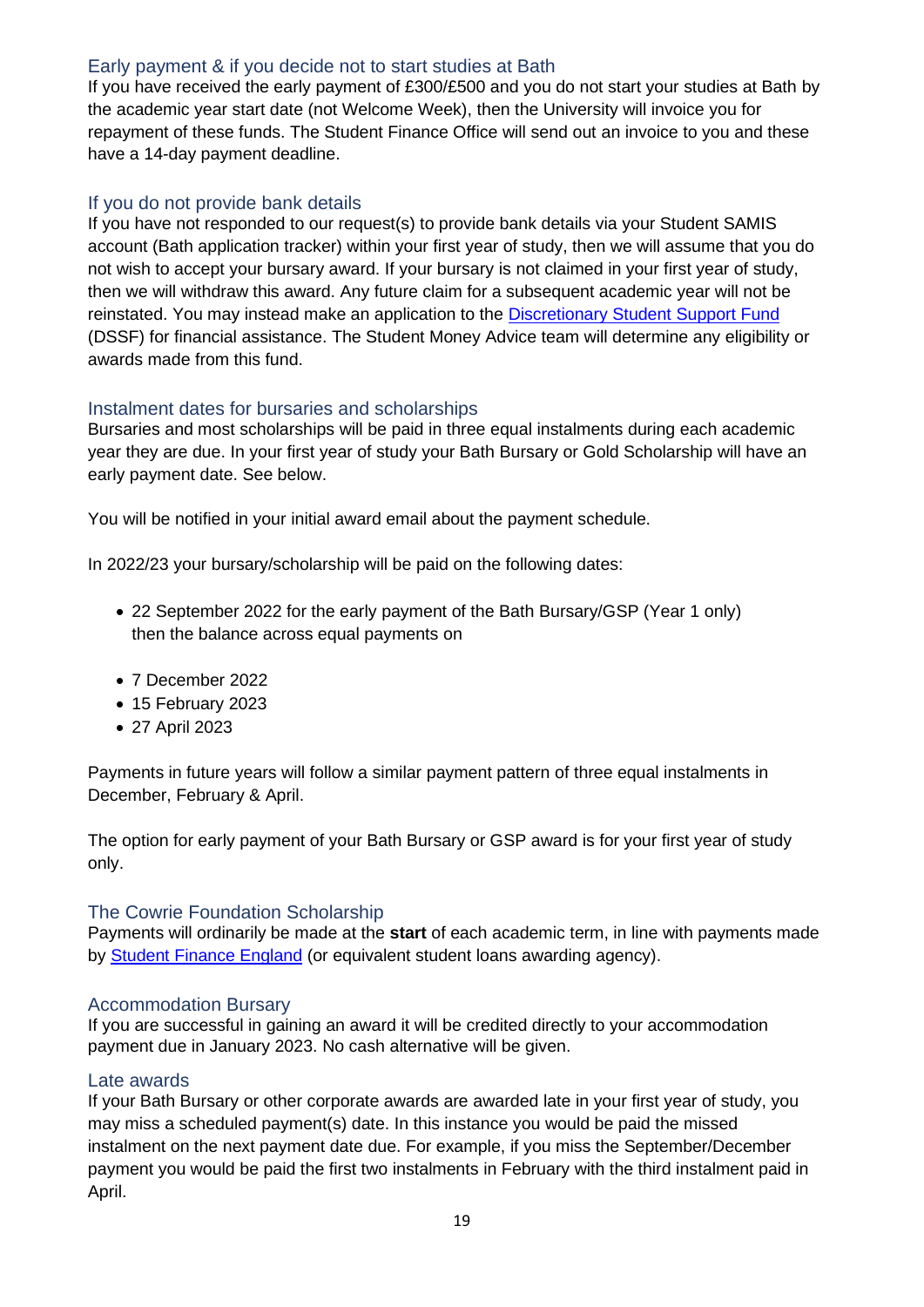#### <span id="page-19-0"></span>GSP and Cowrie Foundation Scholarship payment conditions

For recipients of the GSP and CFS, we reserve the right to withhold scholarship payments if you are not on track to fulfil the GSP/CFS requirements. Please refer to the GSP [terms and](https://www.bath.ac.uk/publications/undergraduate-bursaries-and-scholarships-terms-and-conditions-2022-23/attachments/Gold-Scholarship-Programme-terms-conditions_2022-23.pdf)  [conditions](https://www.bath.ac.uk/publications/undergraduate-bursaries-and-scholarships-terms-and-conditions-2022-23/attachments/Gold-Scholarship-Programme-terms-conditions_2022-23.pdf) and CFS [terms and conditions](https://www.bath.ac.uk/publications/undergraduate-bursaries-and-scholarships-terms-and-conditions-2022-23/attachments/Cowrie_Foundation_Scholarship_terms_and_conditions_2022-2023.pdf) for full details about the requirements of these awards.

#### <span id="page-19-1"></span>Payment method

Payments will be made by direct bank transfer. Bank details will need to be provided through your student SAMIS account when requested, otherwise payment will be delayed. The deadline for providing bank details will be included in your award email. Changes to bank details can be made through your Student SAMIS account at any time but will need to be made **at least two weeks** before a payment date to take effect.

### <span id="page-19-2"></span>**Placement Year**

If you are in receipt of a Bath Bursary, GSP or CFS, then your bursary award will still be paid to you if your placement period is defined as unpaid or study abroad in SAMIS.

#### <span id="page-19-3"></span>Placement definition

For the purposes of the bursary and scholarship awards a placement is defined as: a course that has a full or half year placement option as an integral part of the course. These courses have defined UCAS codes that identify them as an undergraduate degree course with placement.

Some degree courses offer an 'optional' additional placement period, often in Semester 1 of your fourth year of study. Your eligibility for support during any such period will relate to your tuition fee liability e.g. placement rate or full fees payable. The BSc (Hons) Social Work and Applied Social Sciences has practical learning opportunities as part of the course and these are not considered to be placements under these terms and conditions.

#### <span id="page-19-4"></span>Stipend, allowance or salary from placement provider

If you are in receipt of a paid allowance for your placement period, i.e. a non- taxable payment which is not a salaried income (a stipend), then you will be treated as if you are on an unpaid placement.

If you are in receipt of a payment that is classed as taxable income by your placement provider or country of placement, then you will be treated as if you are on a paid placement (and you will not receive any Bursary/GSP/Cowrie Foundation Scholarship).

For courses that are defined as a thin placement course (e.g., Business or Architecture), bursaries and scholarships are paid on a pro-rata basis across the relevant placement years.

If you are on a placement year that is split between half as a study abroad/unpaid placement period and half as a paid placement, then any bursary or scholarship entitlement will be paid on a pro-rata basis.

#### <span id="page-19-5"></span>Placement information in your student SAMIS record

Your academic department placement team will require you to submit information about your placement via your SAMIS record, including salary/stipend information. We will use this data to help us determine your bursary award in your placement year. We cannot be held responsible for incorrect data in your SAMIS record. The correct recording of placement information is the responsibility of you and your academic department.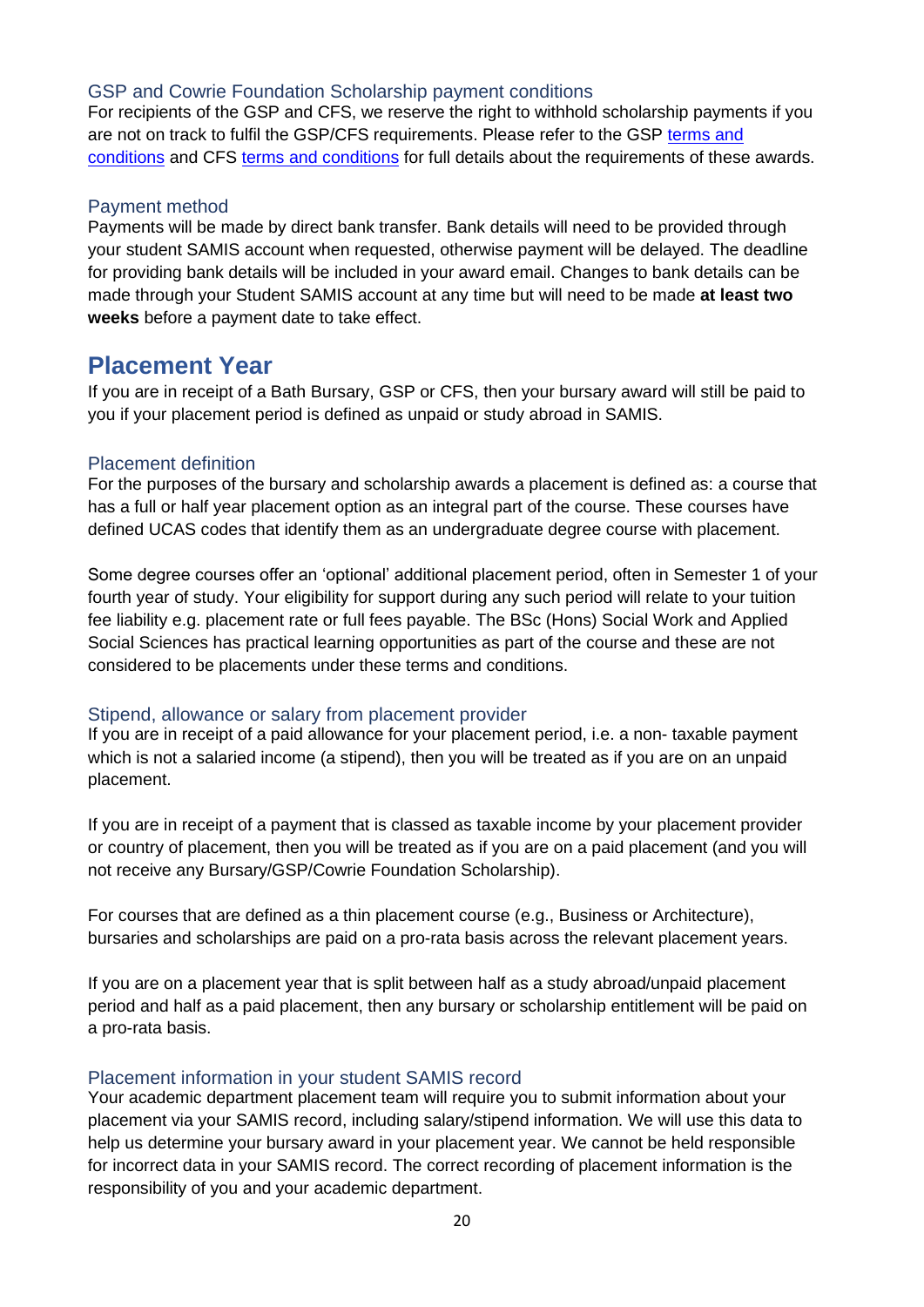### <span id="page-20-0"></span>**Honours top up year**

If you were in receipt of a bursary award and following graduation from a Foundation Degree, you continue immediately onto the Honours top up year, then you will continue to receive your bursary award as outlined in this document. If you take a gap year (e.g., whole academic year) before continuing onto the Honours year, then any award will be based on the funding in place for that academic year. Students on part-time Honours top up years will receive the award on a pro-rata basis.

# <span id="page-20-1"></span>**Suspensions and withdrawal from studies**

If you suspend or withdraw from study, you will not be eligible to receive any future award payments in that year. You must notify the [Scholarships and Bursaries Team](mailto:undergraduatefunding@bath.ac.uk) of your change in circumstances. If you are in receipt of a scholarship you must also notify the [Department of](mailto:alumni-scholarships@bath.ac.uk) [Development and Alumni Relations](mailto:alumni-scholarships@bath.ac.uk) (DDAR) as it may affect your continued eligibility. Any Bath Bursary, GSP or CFS award already paid to you will not have to be repaid.

If you suspend or withdraw from study, any donor-funded or corporate scholarship paid to you may have to be repaid at the discretion of DDAR and the relevant donor or corporate partner.

You may be eligible to receive any outstanding payments of awards due upon your return to study, following a period of suspension.

If you suspend study, your continuation to receive a donor or corporate scholarship is at the discretion of DDAR and the relevant donor or corporate partner.

# <span id="page-20-2"></span>**Repeating an academic year, changing course or deferring your studies**

The Bath Bursary, Income Related or Corporate Scholarship awards will not be paid during any repeat period(s) of study. This includes studying for the same academic year twice even if it is for a different course. For example, if you commenced study in Year 1 on an Engineering course in 2022/23 then transferred to Year 1 of a Biology course in 2023/24.

If you are in receipt of the Bath Bursary, you may be able to apply to the Discretionary Student [Support](http://www.bath.ac.uk/guides/discretionary-student-support-fund/) Fund [\(DSSF\)](http://www.bath.ac.uk/guides/discretionary-student-support-fund/) for financial assistance, if the reason for your repeat year is due to mitigating circumstances.

Separate guidelines and conditions apply to this fund, which is administered by the **[Student](https://www.bath.ac.uk/professional-services/student-money-advice/) Money** [Advice](https://www.bath.ac.uk/professional-services/student-money-advice/) [Team](http://www.bath.ac.uk/groups/student-money-advice/) in Student Services.

If you are in receipt of the GSP you will receive your scholarship for a single first-time repeat year only. The amount you receive will depend on whether you are still participating in and attending all of the enrichment activities and whether complete your volunteering requirements for the GSP. Payments will be as follows:

- Fully participate in the GSP in your repeat year £5,000 scholarship
- Not participating in the GSP in your repeat year £3,000

If you are required to undertake a further repeat year, you will not receive the GSP scholarship. If the reason for your second repeat year is due to mitigating circumstances, you will need to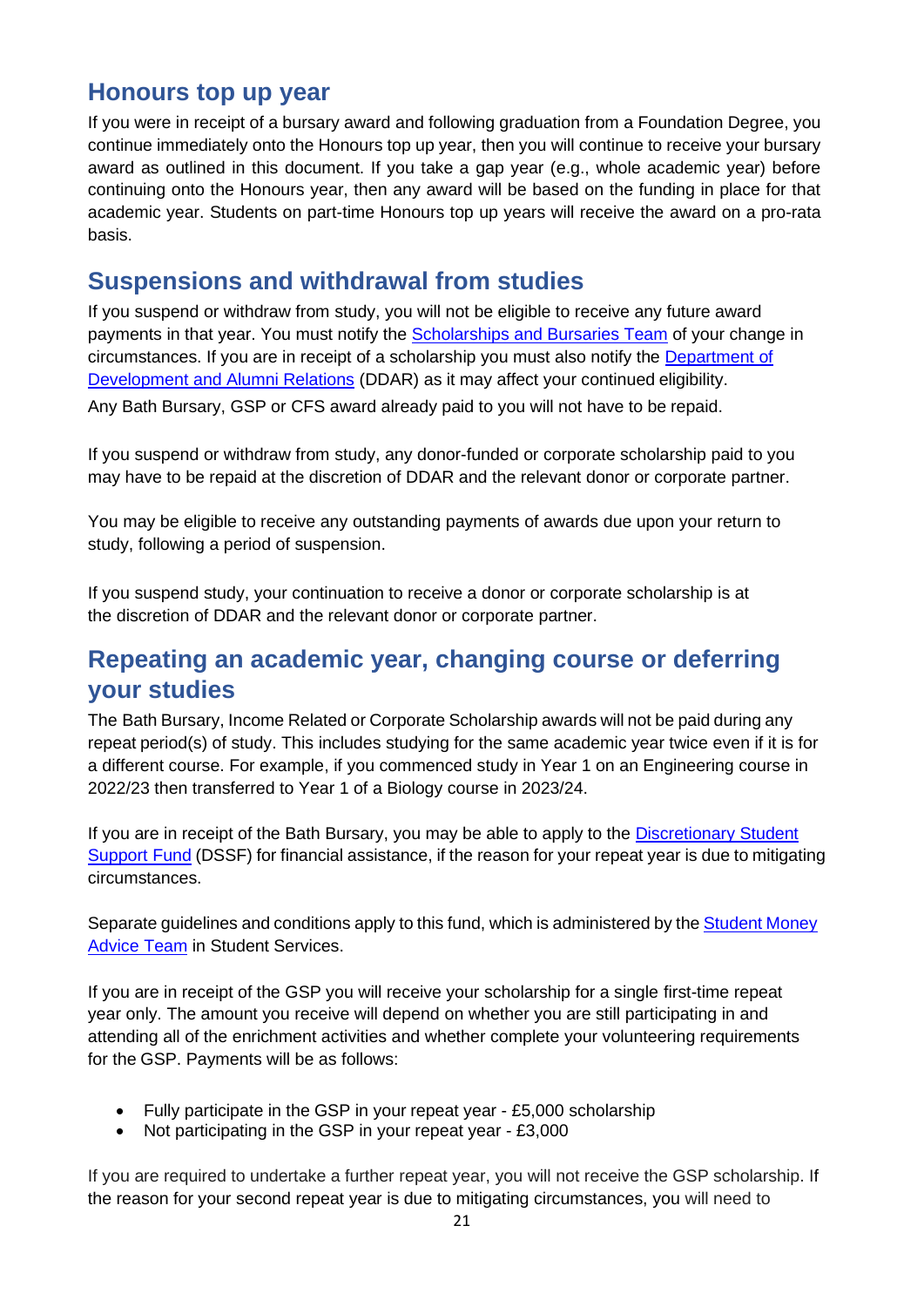submit an application to the [Discretionary Student Support Fund](http://www.bath.ac.uk/guides/discretionary-student-support-fund/) (DSSF) for financial assistance. Separate guidelines and conditions apply to this fund, which is administered by the Student [Money Advice Team](https://www.bath.ac.uk/professional-services/student-money-advice/) in Student Services.

If you are in receipt of the CFS you will receive your scholarship for a single first-time repeat year only. If you are required to undertake a further repeat year, you will not receive the Cowrie Foundation Scholarship. If the reason for your second repeat year is due to mitigating circumstances, you will need to submit an application to the [Discretionary Student Support Fund](http://www.bath.ac.uk/guides/discretionary-student-support-fund/) [\(DSSF\) f](http://www.bath.ac.uk/guides/discretionary-student-support-fund/)or financial assistance. Separate guidelines and conditions apply to this fund, which is administered by the [Student Money Advice Team](https://www.bath.ac.uk/professional-services/student-money-advice/) in Student Services.

## <span id="page-21-0"></span>**Overpayments**

All payments will be calculated on a pro rata basis and any overpayments may need to be repaid to the University should you receive such in error, suspend, withdraw from studies, transfer to a non-eligible programme or no longer be eligible for payments for any other reason (in such a case the University may seek to recover the amount of the overpayment as a debt in the county court).

# <span id="page-21-1"></span>**Fraudulent applications**

The University reserves the right to withdraw an award from anyone who is found to have misled the University about any aspect of their eligibility and to seek repayment of any monies already paid to them. In such cases the University may seek to recover any money paid as a debt in the county court (in which case it may also seek to recover additional sums such as interest, court fees and legal costs). We may request at any point, for audit purposes, evidence of any widening participation criteria as stated in your application.

# <span id="page-21-2"></span>**Appeals**

The University's decision on the interpretation of eligibility criteria is final and there is no right of appeal. You may make a complaint if you believe that you have not been considered for an award because of a procedural error, or you believe that there have been other procedural problems with our allocating and awarding system. Complaints should be made under the terms of our [Admissions](http://www.bath.ac.uk/corporate-information/applicant-complaints-and-appeals-procedure/) [Complaints and Appeals Procedure. Y](http://www.bath.ac.uk/corporate-information/applicant-complaints-and-appeals-procedure/)ou must comply with all requests for additional information to establish your eligibility within the timeframes specified and you must submit any evidence requested by the stated deadlines.

# <span id="page-21-3"></span>**Use of data**

Failure to complete any additional requests will impact on your application for our funding awards and as a result we will not be able to assess your application even if you meet the general eligibility criteria. The University may use the widening participation (WP) data / information you share with us to provide information and advice about the University to you as an applicant. Should you subsequently join the University, the University may also use the data to inform our strategies for supporting you as a new entrant, to inform you about provision that you may be able to access, to monitor student success and for other legitimate reasons. Refer to our web pages for details about our undergraduate [privacy notice.](https://www.bath.ac.uk/corporate-information/undergraduate-applicant-privacy-notice/) 

Data may be used by the [Study Abroad Office](http://www.bath.ac.uk/campaigns/studying-abroad-as-part-of-your-undergraduate-degree/) in the allocation of any grants that may be available for students on study abroad placement courses. We may also use your data in the allocation of other bursaries and scholarships on offer in partnership with corporate donors or other University awards, where funding may be allocated based on the widening participation factors as defined in these guidelines. Your actual widening participation and household income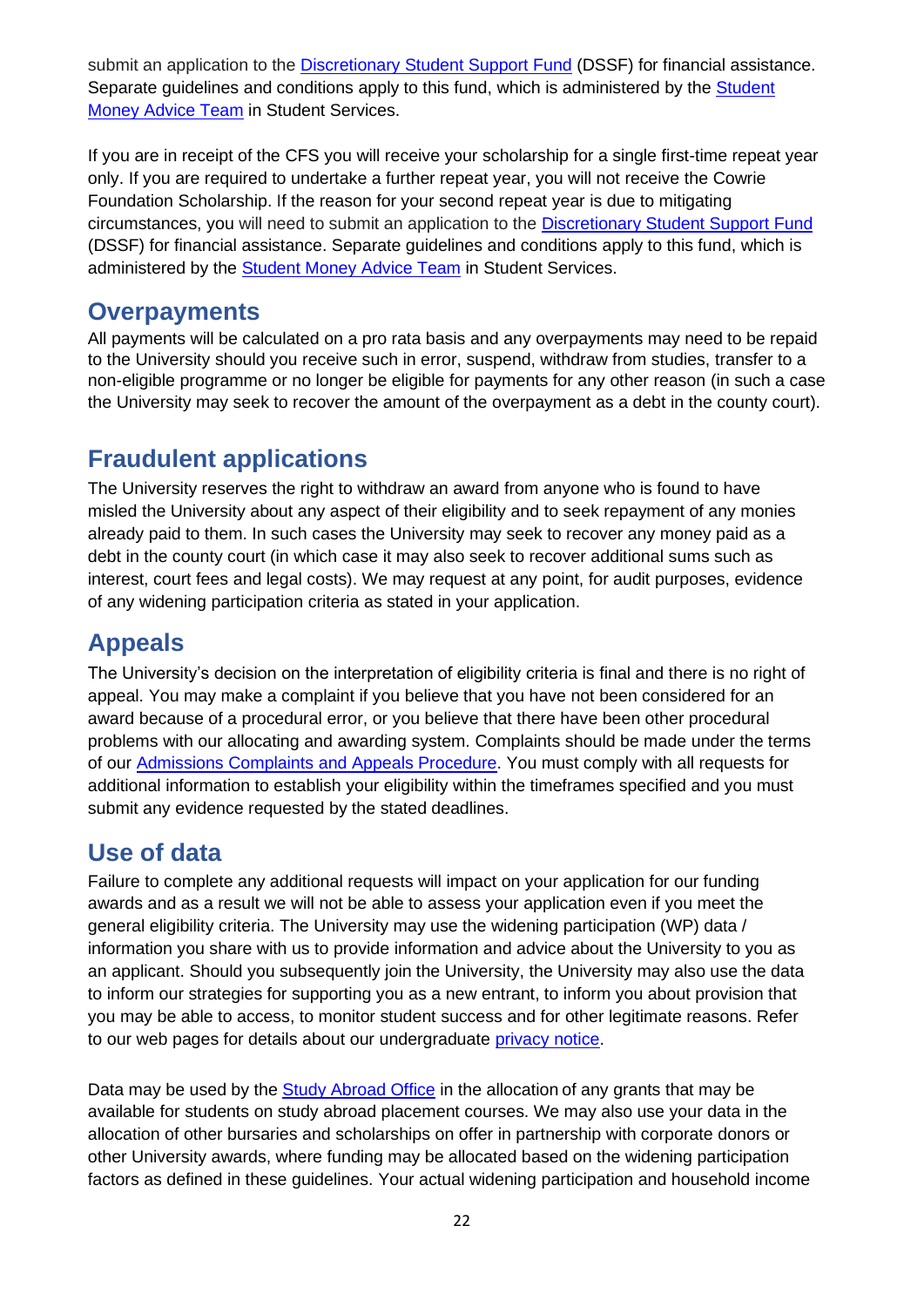data will not be shared with a third party but shortlisting/ selection for a scholarship may give an indication that you have met such factors.

We will share information given by you in your application to apply for the GSP, CFS, IRS or Bath Bursary with **Student Services**. This is so they can ensure you are made aware of any support services they offer to enable you to succeed in your studies at Bath. There will be the opportunity to opt-out of this as part of the application process.

### <span id="page-22-0"></span>**Student support at Bath**

At Bath we understand that that each student is unique and recognise individual differences. Coming to university is a new experience and while for many it is an exciting time full of opportunities, we appreciate some students may encounter uncertainties at some point during their studies.

As a scholarship recipient we want to ensure that you are aware of, and have access to, the right support and advice should you need it. If we have concerns about your well-being, we (the Scholarships and Bursaries Team and/or DDAR) may discuss these on a one-to-one basis with the Wellbeing Team in Student Services, to seek their advice and ensure that you are signposted to relevant support as appropriate. If your donor/mentor has any concerns, they also may raise this with us, again we would discuss these with the Wellbeing Team, as outlined above.

# <span id="page-22-1"></span>**Donor funded scholarships and data**

Donors/corporate partners who fund scholarships like to know who is benefitting from their support. DDAR will facilitate interaction between you and your donor, including asking you to write an introductory letter, arranging meetings, inviting you to events and asking you to write an annual end of year report to share with your donor, where appropriate. You will also receive a consent form for sharing photos and content. All communication will come from [alumni](mailto:alumni-scholarships@bath.ac.uk)[scholarships@bath.ac.uk .](mailto:alumni-scholarships@bath.ac.uk)

The University may also give your donor/corporate partner some information about you based on your student record, information given by you in your scholarship application and subsequent annual exam results, as well any changes to your study, such as repeat years, suspending study or course changes. This is always done in liaison with DDAR.

DDAR will provide you with information about your donor, as appropriate. By accepting your scholarship, you are agreeing to these terms. However, if you would prefer any particular difficult circumstances to be kept entirely confidential or have questions then please [contact](mailto:undergraduatefunding@bath.ac.uk)  [us.](mailto:undergraduatefunding@bath.ac.uk)

## <span id="page-22-2"></span>**Discretionary Student Support Fund**

If you are not eligible for a Bath Bursary award in 2022-23 but subsequently believe that you meet our criteria in a future academic year (for example if your family household income has fallen to within the income threshold), you may be able to apply to the Discretionary Student [Support Fund \(DSSF\)](http://www.bath.ac.uk/guides/discretionary-student-support-fund/) for assistance. Separate guidelines and conditions apply to this fund, which is administered by the **Student Money Advice Team** in Student Services.

Any assistance from this fund needs to be applied for annually.